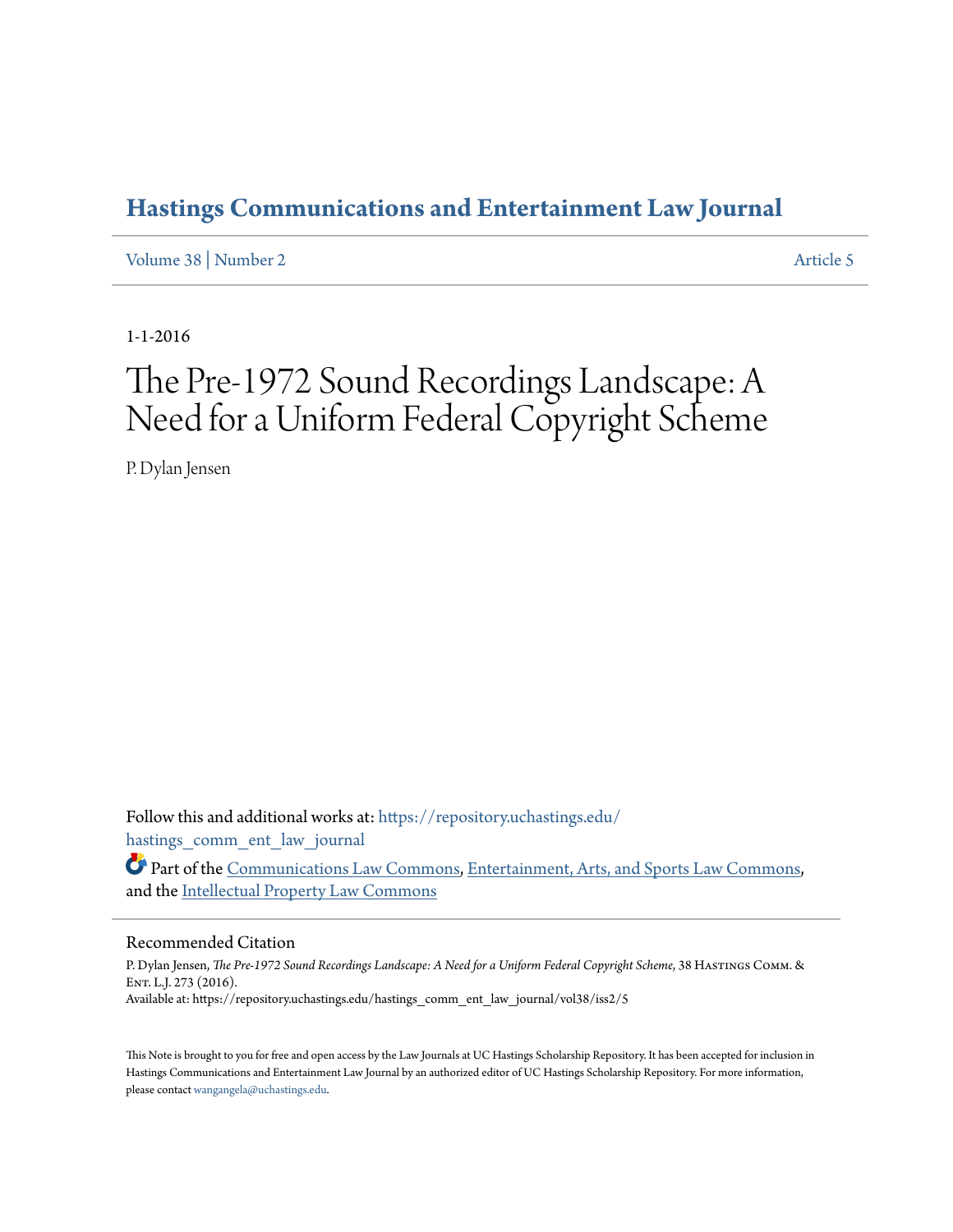# The Pre-1972 Sound Recordings Landscape: A Need for a Uniform Federal Copyright Scheme

*by* P. DYLAN JENSEN\*

|                                                                         | .274        |
|-------------------------------------------------------------------------|-------------|
| II. Brief History of Federal Copyright Law and Musical Compositions 276 |             |
|                                                                         |             |
|                                                                         |             |
| C. Subsequent Amendments to Copyright Protection for Sound              |             |
|                                                                         | $\dots 277$ |
| III. The Digital Millennium Copyright Act, Safe Harbors, and Their      |             |
|                                                                         |             |
| IV. Do the Digital Millennium Copyright Act Safe Harbors Extend to      |             |
|                                                                         |             |
| A. An Introduction to the DMCA Landscape From the                       |             |
|                                                                         |             |
|                                                                         | .280        |
| V. A Second Line of Cases: Digital Performance Rights Under State       |             |
|                                                                         |             |
| A. An Introduction to Flo & Eddie and State Law Cases 282               |             |
|                                                                         |             |
| C. Record Companies Have Challenged SiriusXM and Pandora                |             |
|                                                                         |             |
|                                                                         |             |
| A. Likelihood of Future Amendments to Federal Law 285                   |             |
|                                                                         |             |
|                                                                         |             |
| B. Potential Implications of Federal Protection of Pre-1972 Sound       |             |
|                                                                         | .288        |
| 1. Direct Changes to the Treatment of Pre-1972 Sound                    |             |
|                                                                         | .288        |

<sup>\*</sup> J.D. Candidate 2016, University of California, Hastings College of the Law. I would like to thank the Hastings Communication and Entertainment Law Journal staff for all of their hard work and valuable contributions.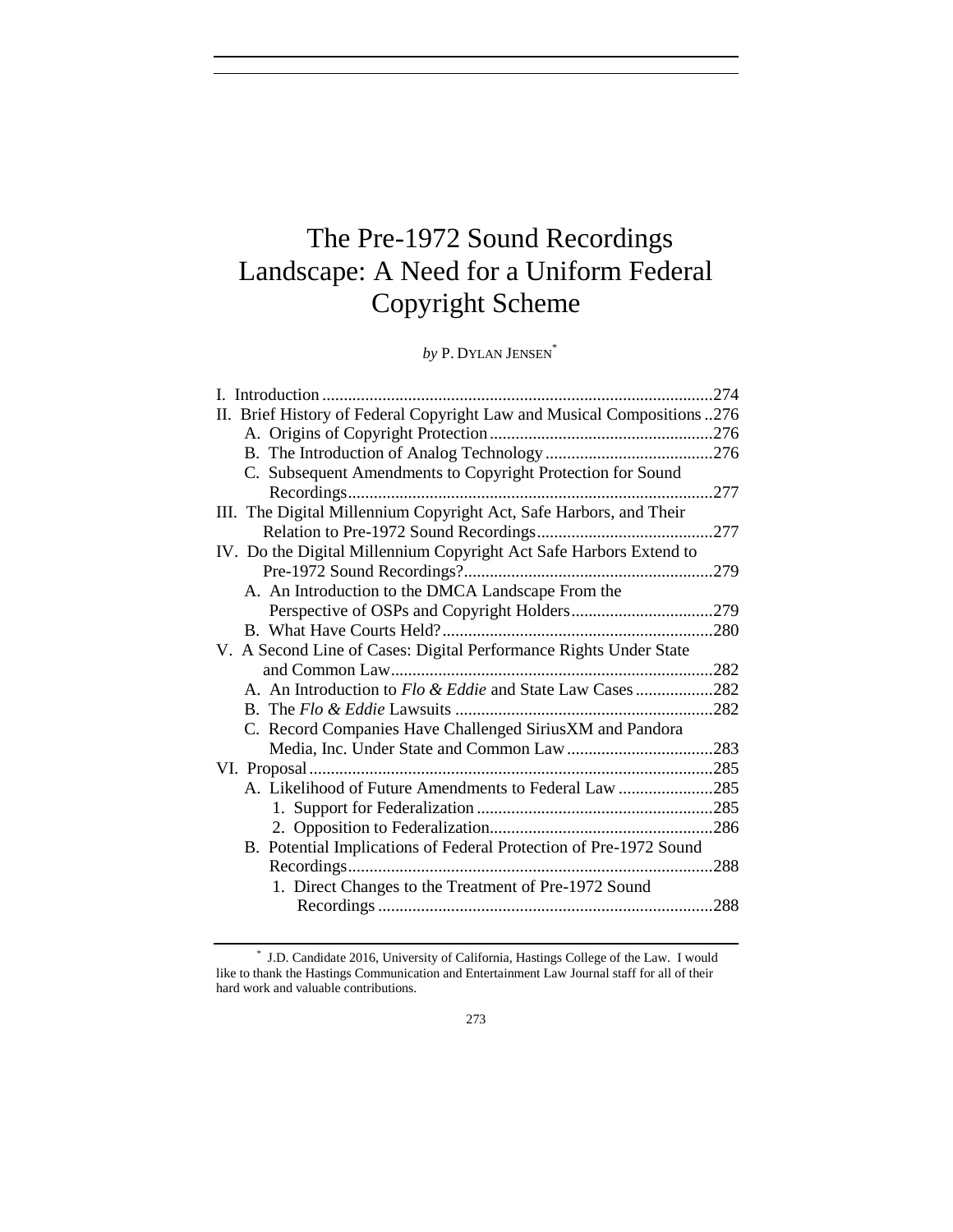| 2. Possible Exceptions to Protection of Pre-1972 Sound       |  |
|--------------------------------------------------------------|--|
|                                                              |  |
|                                                              |  |
|                                                              |  |
| 1. Uniformity of Laws and Protection in the United States291 |  |
| 2. Reduce Disparity Between Treatment of Foreign and         |  |
|                                                              |  |
|                                                              |  |
|                                                              |  |
|                                                              |  |

#### **I. Introduction**

With the growth of the Internet in the 1990s and into the 2000s, and further expansion of digital media, record companies have struggled to adapt to the rapidly growing technology offered by giants such as Apple. Meanwhile, technology companies have continued to refine their practices to function more efficiently, especially in the area of digital music sales. Apple, for instance, flourished in digital music sales on iTunes, and by February 2010, sold ten billion songs since its  $2003$  creation.<sup>1</sup> The biggest threat faced by record companies, however, was the free exchange of music on the Internet.<sup>2</sup> Though record companies ultimately defeated early filesharing services such as Napster and Limewire, Internet entrepreneurs have continued to discover new ways to offer music online for free while obscuring the copyright infringement criteria.<sup>3</sup>

Many of these newly created services, such as MP3tunes, have avoided unfavorable judgments, shielding themselves with the safe harbor provision offered to Online Service Providers ("OSPs"), entities offering the transmission or providing connections for digital online communication, found in the Digital Millennium Copyright Act ("DMCA").<sup>4</sup> Since these cases, however, record companies have changed legal tactics and have instead brought lawsuits targeting OSPs for use of pre-1972 sound recordings. This new line of cases has come to the forefront of pre-1972 sound recording litigation, asking whether the safe harbor provisions set forth in the DMCA limit the liability of OSPs that make pre-1972 sound

<sup>1.</sup> Andrew M. Pinchin, Comment, *Casting Common Law and the Music Industry Adrift: Pre-1972 Recordings Enter Federal Safe Harbors*, 91 OR. L. REV. 635, 637 (2012).

<sup>2</sup>*. Id.* at 638.

<sup>3</sup>*. Id.*

<sup>4</sup>*. Id.* at 639.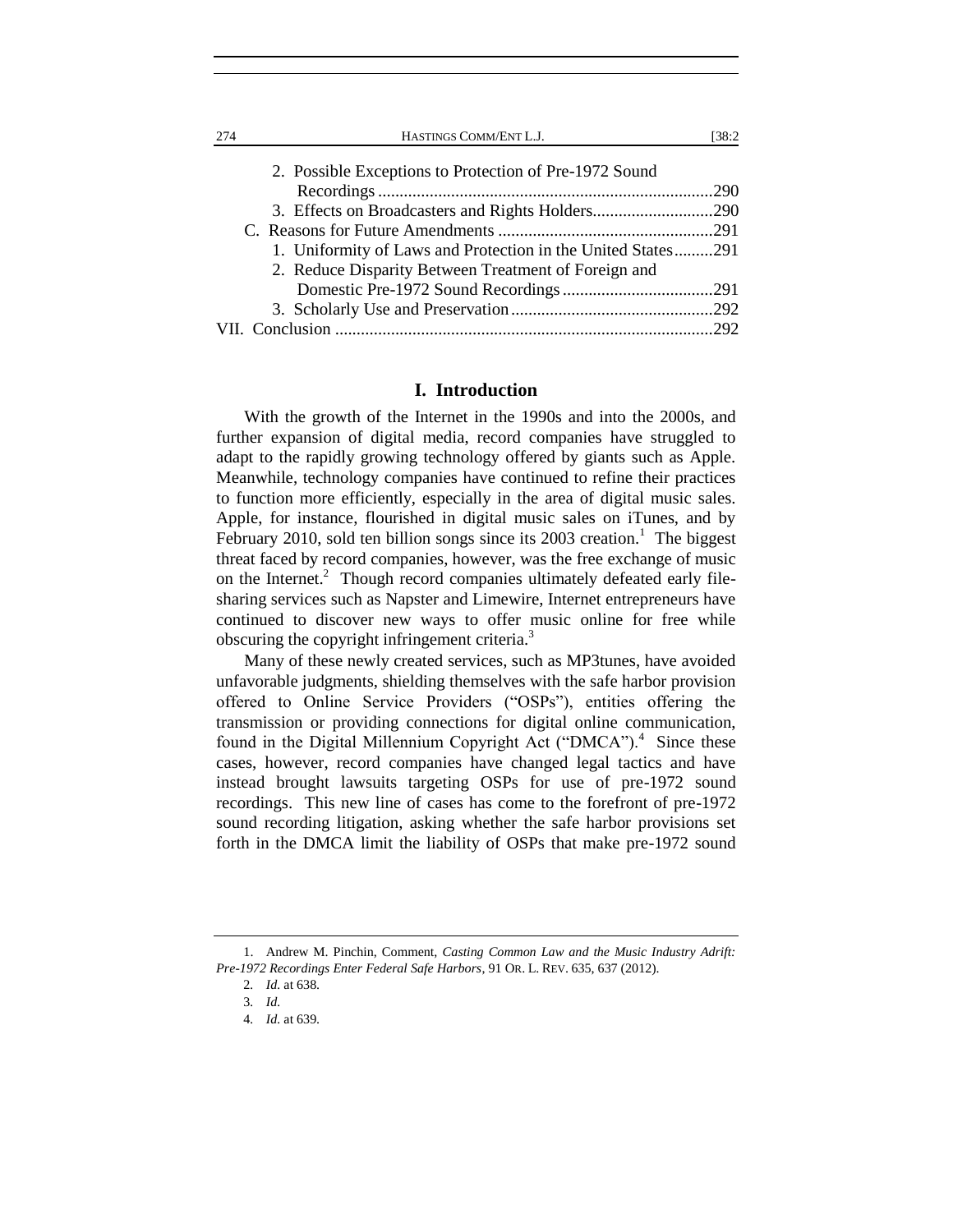recordings available to third-party users without the permission of the copyright holder.<sup>5</sup>

A second line of cases involving pre-1972 recordings has also emerged, these under state and common law. The Sound Recordings Act of 1971 establishes that only sound recordings fixed on or after February 15, 1972, are protected under the U.S. Copyright Act.<sup>6</sup> Meanwhile, a web of varying state and common laws protect those recordings fixed prior to February 15, 1972.<sup>7</sup> The variances between these state and common laws, however, are decidedly noticeable, thus making it nearly impossible for rights holders and sound recording users to understand the scope of protection available to pre-1972 sound recordings. This means that sound recording users, particularly terrestrial radio stations like Sirius, might be infringing on the rights of copyright holders when they play pre-1972 sound recordings. Numerous record companies have thus brought suits in an effort to collect from such services, forcing federal and state courts to grapple with questions regarding royalties owed by digital broadcasting and streaming services for the use of pre-1972 sound recordings.

After briefly tracing a history of federal copyright law and musical compositions, specifically pre-1972 sound recordings, this note will address those cases dealing with the DMCA safe harbor provisions and attempt to understand not just the judgments themselves but also the underlying reasoning and considerations that help to form those judgments. This note will then turn to address the issue of royalties with regard to digital broadcasting and streaming services in order to better situate federal copyright law alongside state and common laws. Furthermore, this note will address the likelihood of future amendments to federal copyright law and the possible implications of such amendments, both on federal and state law and on the music industry. To conclude, this note will argue that such amendments are likely to and should be made in an attempt to protect what are now considered classic musical compositions and also to establish a uniform copyright scheme for sound recordings, so as to provide guidance to the courts and address the disparity between judgments.

<sup>5.</sup> Leigh F. Gill et al., *Time to Face the Music: Current State and Federal Copyright Law Issues with Pre-1972 Sound Recordings*, 6 LANDSLIDE 60 (2014).

<sup>6.</sup> Sound Recording Act of 1971, Pub. L. No. 92-140, 85 Stat. 391 (1971).

<sup>7.</sup> Elizabeth Townsend Gard & Erin Anapol, *Federalizing Pre-1972 Sound Recordings: An Analysis of the Current Debate*, 15 TUL. J. TECH. & INTELL. PROP. 123, 132 (2012).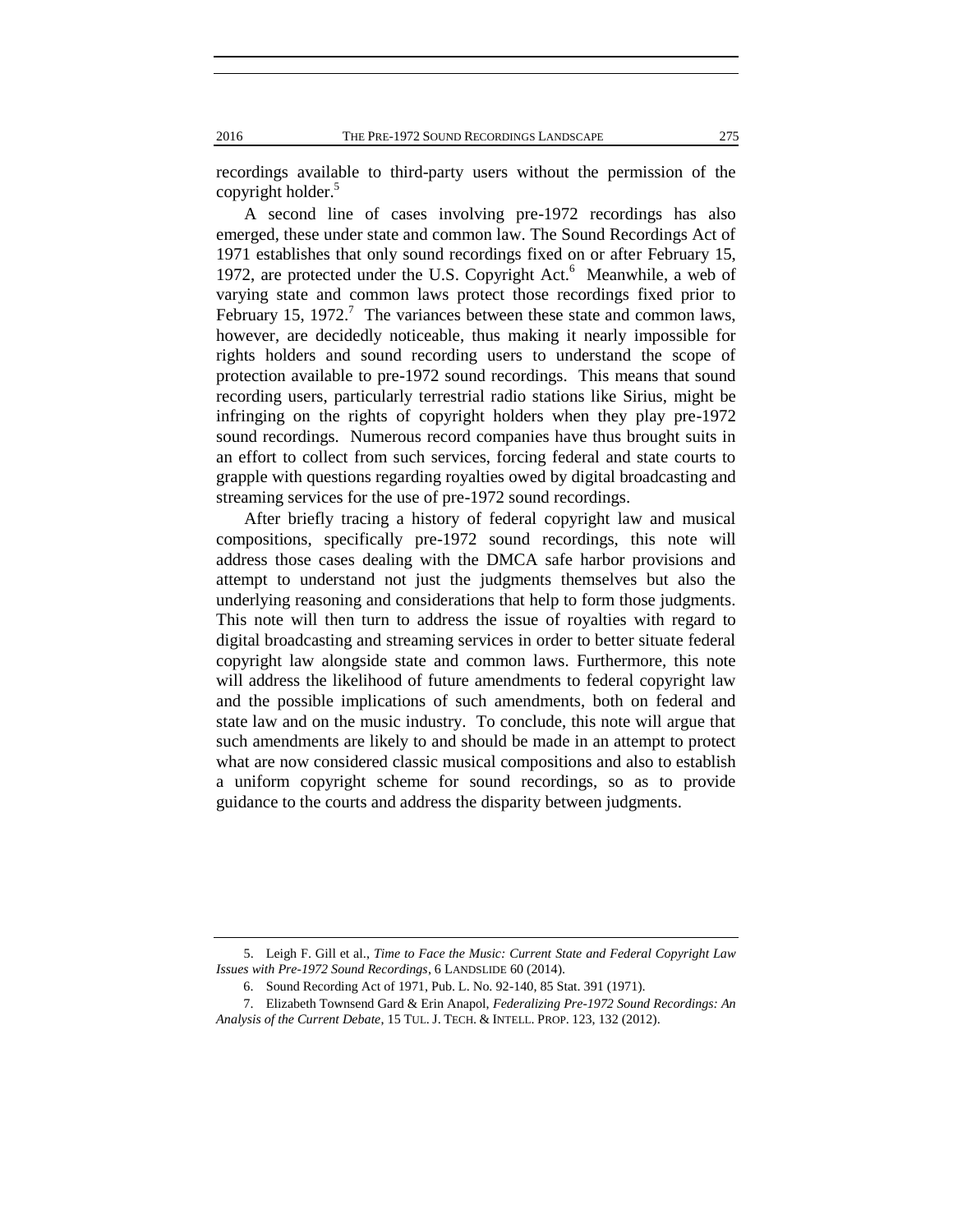# **II. Brief History of Federal Copyright Law and Musical Compositions**

#### **A. Origins of Copyright Protection**

Copyright protection extends as far back as 1787, with the United States Constitution providing protection to certain expressed representations in order "to promote the Progress of Science and useful Arts."<sup>8</sup> It was not until 1831, however, when musical compositions were brought within federal copyright protection under the Copyright Act of 1790.<sup>9</sup> The rights afforded to musical compositions, at the time, only extended to the publisher of the music and not the performer.<sup>10</sup> In 1909, Congress enacted the Copyright Act of 1909 in response to the Supreme Court's decision in *White-Smith Music Pub. Co. v. Apollo Co.*<sup>11</sup> White-*Smith* held that piano player rolls, a form of music storage used for reproducing piano compositions, were not within existing copyright protections.<sup>12</sup> Though the Copyright Act of 1909 did not extend protection to sound recordings out of a fear for a music monopoly, Congress did establish a compulsory licensing agreement for sound recordings of musical compositions.<sup>13</sup>

#### **B. The Introduction of Analog Technology**

With the onset of analog technology in the 1960s, and the possibility of piracy of recorded works, Congress was forced to enact the Sound Recordings Act in  $1971$ .<sup>14</sup> The Sound Recordings Act added the exclusive right to "reproduce and distribute to the public by sale or other transfer of ownership, or by rental, lease or lending, reproductions of the copyrighted work if it be a sound recording."<sup>15</sup> The protection offered by the Sound Recordings Act, however, did not extend to sound recordings created prior to  $1972$ <sup>16</sup> In this way, the Sound Recordings Act was solely prospective. Only sound recordings fixed on or after February 15, 1972, the date the 1971 amendment took effect, received federal protection.<sup>17</sup> This understanding was confirmed in *Goldstein v. California*, as the Supreme

<sup>8.</sup> U.S. CONST. art. I, § 8, cl. 8.

<sup>9.</sup> Gill et al., *supra* note 5, at 60.

<sup>10</sup>*. Id.*

<sup>11</sup>*. Id.*

<sup>12.</sup> White-Smith Music Pub. Co. v. Apollo Co*.*, 209 U.S. 1, 18 (1908).

<sup>13.</sup> Gill et al., *supra* note 5, at 60.

<sup>14</sup>*. Id.*

<sup>15.</sup> Sound Recordings Act § 1(f), Pub. L. No. 92-140, 85 Stat. 391 (1971).

<sup>16.</sup> Gill et al., *supra* note 5, at 60.

<sup>17</sup>*. Id.*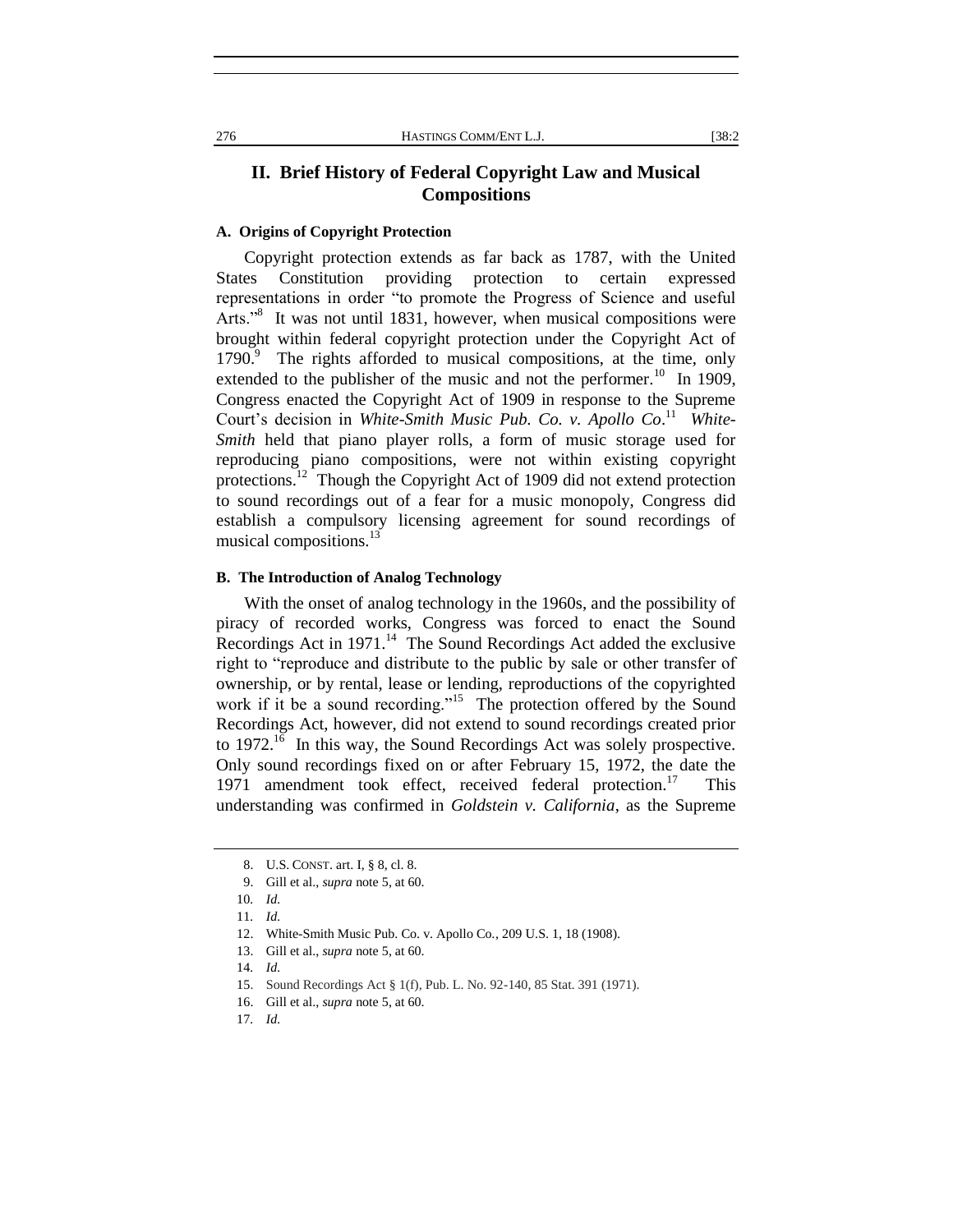Court held that federal law did not preempt state laws for pre-1972 sound recordings.<sup>18</sup> Essentially, the court concluded that if there is no federal law on the subject at issue then it could not occupy the field of that subject.<sup>19</sup> Therefore, state law applied. $^{20}$ 

### **C. Subsequent Amendments to Copyright Protection for Sound Recordings**

Only a few years after the *Goldstein* decision, Congress enacted the 1976 Copyright Act ("the Copyright Act" or "the Act"), which remains in effect today.<sup>21</sup> The Act reinforced the 1971 amendment, further solidifying federal protection of post-1972 sound recordings.<sup>22</sup> But also as a result of the 1976 Copyright Act, state and common laws were deemed to exclusively govern pre-1972 sound recordings.<sup>23</sup> Section 301(c) of the Act explicitly exempts pre-1972 sound recordings from federal copyright law until February 15, 2067, at which time preemption will occur and protection will end.<sup>24</sup> Additionally, in 1995, Congress further extended copyright protection, amending Section 106 of the Act to include the exclusive right "in the case of sound recordings, to perform the copyrighted work publicly by means of a digital audio transmission."<sup>25</sup>

# **III. The Digital Millennium Copyright Act, Safe Harbors, and Their Relation to Pre-1972 Sound Recordings**

Following the 1995 amendment to the Copyright Act, digital technology, and specifically OSPs, forced Congress to enact yet another piece of legislation. In 1998, Congress enacted the Digital Millennium Copyright Act ("DMCA") in order to "preserve strong incentives for service providers and copyright owners to cooperate to detect and deal with copyright infringements that take place in a digital networked environment."<sup>26</sup> The DMCA effectively represents Congress's attempt to address the twenty-first century concerns regarding copyright issues in the modern Internet era.<sup>27</sup> Congress designed the DMCA so as to balance "the

<sup>18.</sup> Goldstein v. California, 412 U.S. 546, 571 (1973).

<sup>19</sup>*. Id.*

<sup>20</sup>*. Id.*

<sup>21.</sup> Gill et al., *supra* note 5, at 60.

<sup>22</sup>*. Id.*

<sup>23</sup>*. Id.*

<sup>24. 17</sup> U.S.C. § 301(c).

<sup>25.</sup> Digital Performance Right in Sound Recordings Act, Pub. L. No. 104-39, 109 Stat. 336 (1995) (codified at [17 U.S.C. § 106\(6\)\)](https://a.next.westlaw.com/Link/Document/FullText?findType=L&pubNum=1000546&cite=17USCAS106&originatingDoc=I81d37d9d195611e498db8b09b4f043e0&refType=RB&originationContext=document&transitionType=DocumentItem&contextData=(sc.History*oc.Search)#co_pp_1e9a0000fd6a3).

<sup>26.</sup> Capitol Records, LLC v. Vimeo, LLC, 972 F.Supp.2d 500, 509 (S.D.N.Y Sept. 18, 2013) (alteration in original) (quoting S. REP. NO. 105-190, at 20 (1998); H.R. REP. NO. 105- 551(II), at 49 (1998)).

<sup>27.</sup> Pinchin, *supra*, note 1 at 641.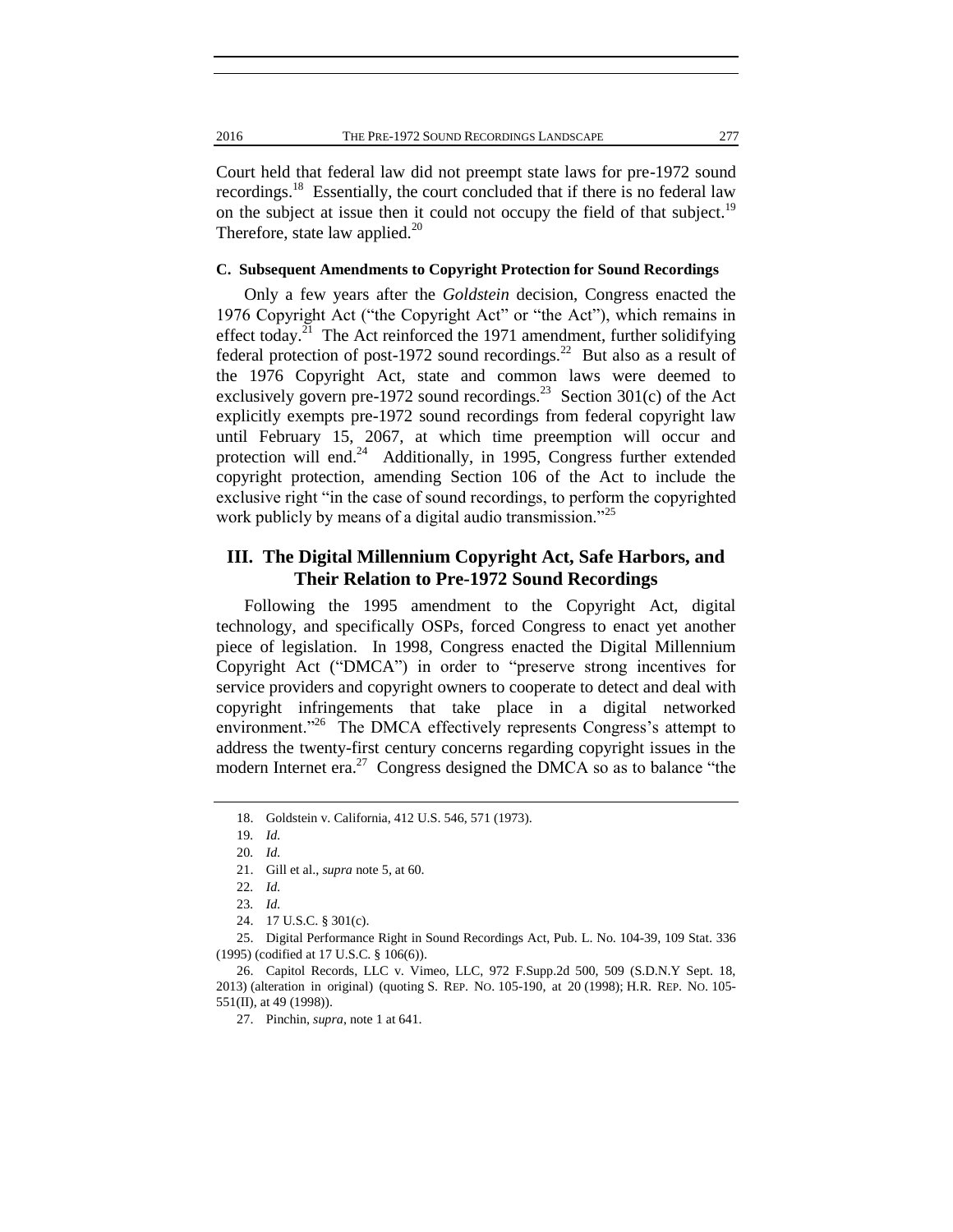needs of modern consumers and suppliers with those of substantial copyright owners, such as record companies and movie studios."<sup>28</sup> The DMCA, in turn, refined copyright protections available to rights holders whose works would be available in electronic mediums, while also considering the implications on entrepreneurship and technological innovation. $<sup>2</sup>$ </sup>

In order to effectuate this balancing act between the competing interests of rights holders and OSPs, the DMCA offers safe harbor protection under section  $512(c)$  that allows "qualifying [OSPs] to limit their liability for claims of copyright infringement."<sup>30</sup> In other words, "the safe harbors provide a map for OSPs to defend themselves against indirect liability for the direct infringement of user-uploaded copyrighted material."<sup>31</sup> Under section 512 of the Copyright Act, an OSP "will not be liable for infringement for 1) transitory digital network communications; 2) system caching; 3) information residing on systems at the direction of users; and 4) information location tools."<sup>32</sup>

Prior to gaining the protection of the safe harbor provision under section 512, however, OSPs first have to satisfy a threshold inquiry.<sup>33</sup> The threshold inquiry under section 512(c) "is whether the OSP had actual knowledge of infringement by its subscribers, or if it subsequently became aware or should have become aware of circumstances making infringement apparent."<sup>34</sup> Courts have described this as the "red flag" test.<sup>35</sup> If the OSP can show it had no knowledge of infringement, the OSP may only be found liable after receiving notice via the "notice and takedown" provisions of section  $512(c)$ <sup>36</sup> "Prompt action to remove the alleged infringing material will restore the OSPs immunity."<sup>37</sup> OSPs must also meet certain eligibility requirements before invoking DMCA safe harbors. Eligibility for OSPs is a "question of satisfactory adoption and implementation of account termination policies" for repeat copyright infringers. $38$  Courts, therefore,

<sup>28</sup>*. Id.*

<sup>29</sup>*. Id.*

<sup>30.</sup> Viacom Int'l, Inc. v. YouTube, Inc., 676 F.3d 19, 27 (2d Cir. 2012).

<sup>31.</sup> Pinchin, *supra*, note 1 at 641.

<sup>32</sup>*. Id.* at 642 (quoting ALEXANDER LINDEY & MICHAEL LANDAU, LINDEY ON ENTERTAINMENT, PUBLISHING AND THE ARTS § 1:50.50 (3d ed. 2006))

<sup>33</sup>*. Id.*

<sup>34</sup>*. Id.*

<sup>35</sup>*. Id.*

<sup>36</sup>*. Id.*

<sup>37</sup>*. Id.*

<sup>38</sup>*. Id.* (quoting Amanda Harmon Cooley, *A Contractual Deterrence Strategy for User-Generated Copyright Infringement and Subsequent Service Provider Litigation*, 64 SMU L. REV. 691, 699 (2011); *see also* Perfect 10, Inc. v. CCBill LLC, 488 F.3d 1102, 1109 (9th Cir.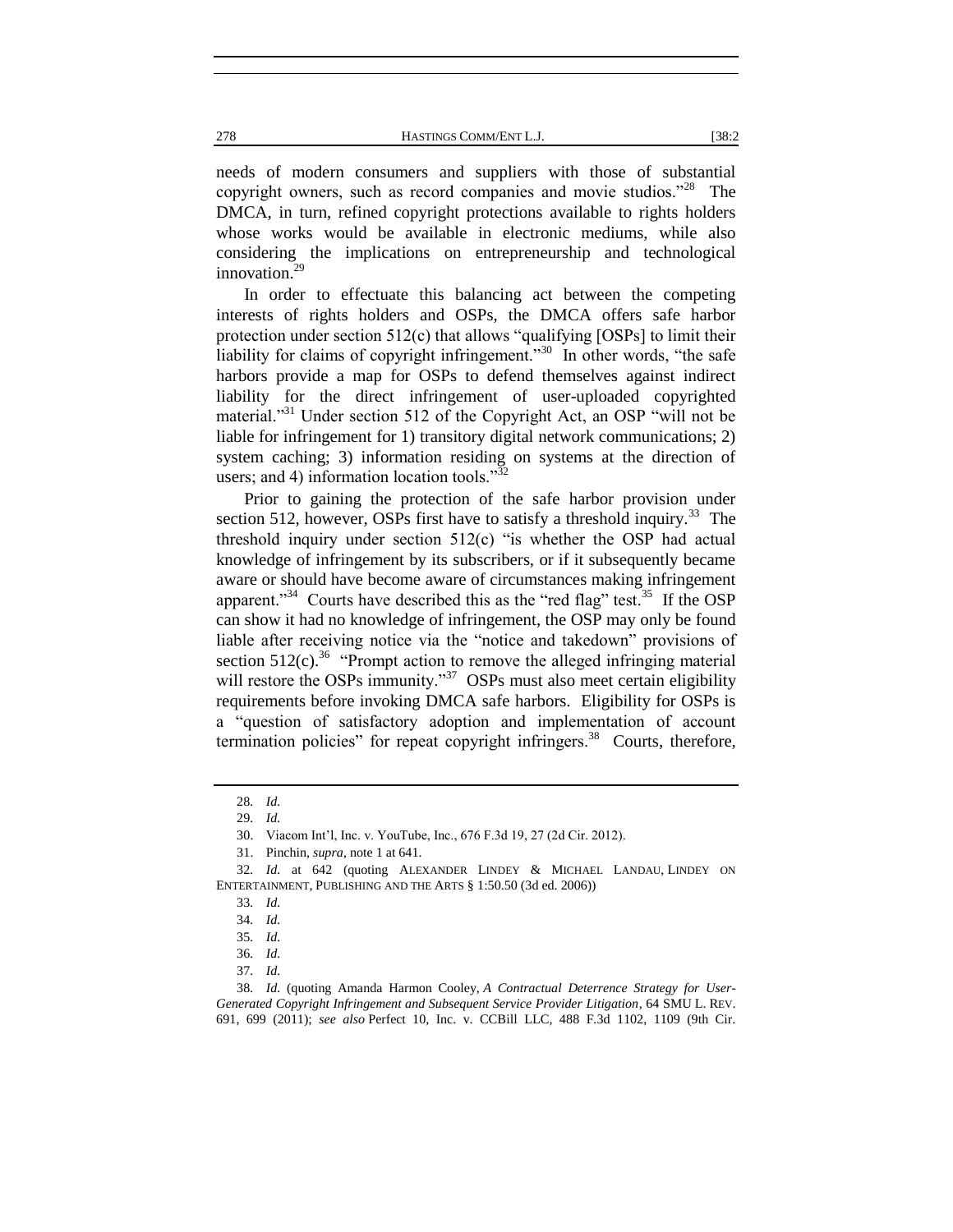first determine whether the OSP is eligible for DMCA safe harbors, and then ascertain whether the OSP has sufficiently complied with the DMCA such that safe harbor protections should apply. $3$ 

# **IV. Do the Digital Millennium Copyright Act Safe Harbors Extend to Pre-1972 Sound Recordings?**

#### **A. An Introduction to the DMCA Landscape From the Perspective of OSPs and Copyright Holders**

Oddly, nothing in the DMCA explicitly states whether the safe harbor protection offered to qualifying OSPs extends to pre-1972 recordings. "As a result, record companies' recent use of pre-1972 recordings as a pretext for taking DMCA safe harbors out of the equation is no surprise."<sup>40</sup> This is because liability is much more likely for OSPs without safe-harbor protections. If the safe harbors were to apply to pre-1972 sound recordings, then OSPs that qualify are protected from legal claims, such as copyright infringement, for use of the recordings. On the other hand, if the DMCA safe harbors do not apply, then OSPs must consistently review and remove uses of unauthorized pre-1972 sound recordings so as to avoid any potential liability.

OSPs argue that the DMCA applies to pre-1972 sound recordings in accordance with the policy goals of the DMCA. Specifically, OSPs believe that the safe harbor provisions should apply to pre-1972 sound recordings in order to encourage cooperation between copyright owners and OSPs in seeking out and eliminating copyright infringement. Rights holders, on the other hand, argue that the safe harbor provisions do not apply because the DMCA does not extend protection to the recordings themselves. In other words, why should OSPs gain protection from infringement claims for use of pre-1972 sound recordings when federal law does not protect the recordings themselves?<sup>41</sup> The debate between these two sides has, in fact, made its way through the courts, but no precedent has been established that determines whether DMCA safe harbor provisions apply to pre-1972 sound recordings. On the contrary, courts have split on the decision, making it clear that litigation in the area is likely to continue as rights holders will continue to seek relief through copyright infringement claims.

<sup>2007) (&</sup>quot;We hold that a service provider 'implements' a policy if it has a working notification system, a procedure for dealing with DMCA-compliant notifications, and if it does not actively prevent copyright owners from collecting information needed to issue such notifications.").

<sup>39.</sup> Pinchin, *supra* note 1, at 642.

<sup>40</sup>*. Id.* at 644.

<sup>41</sup>*. Id.*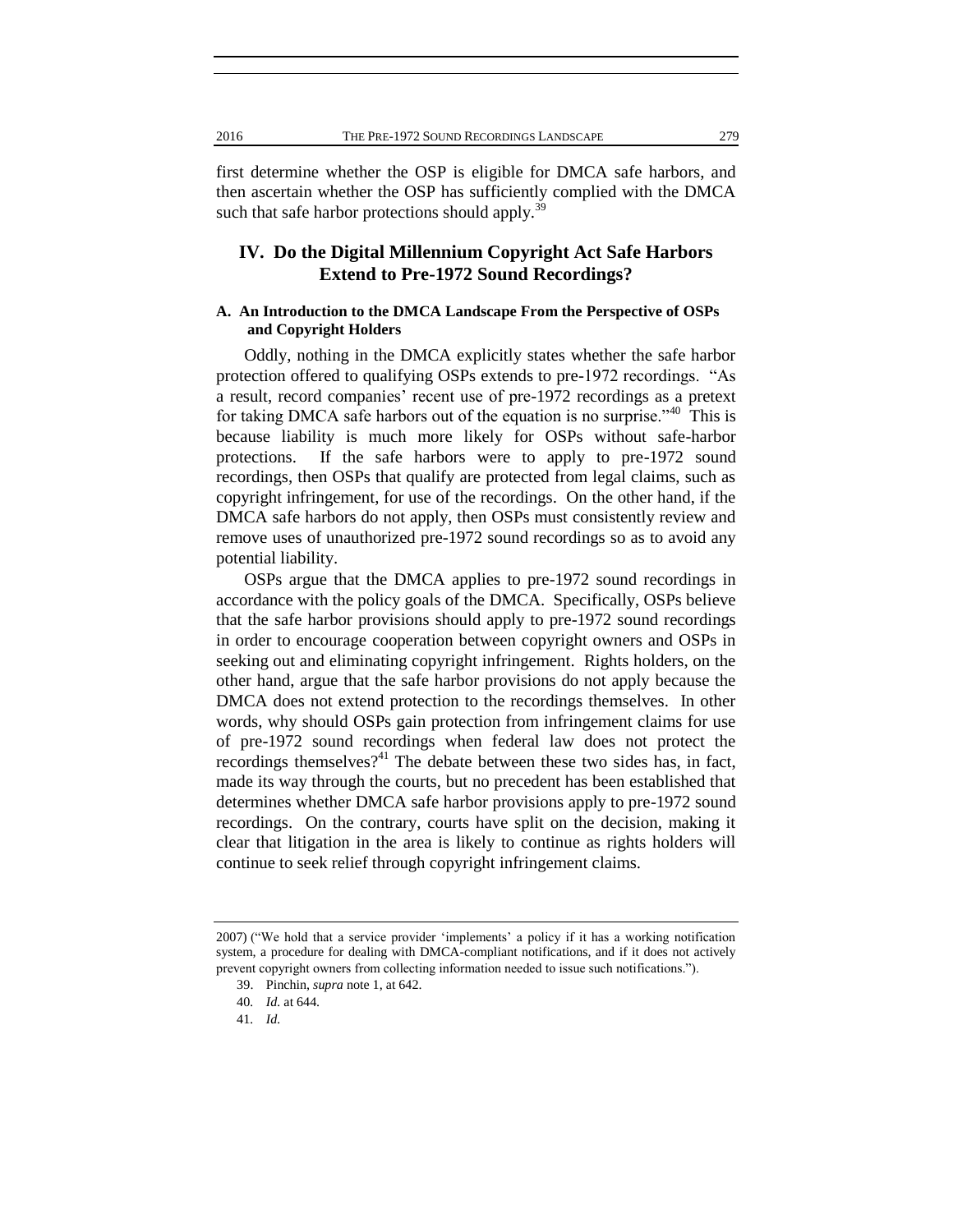#### **B. What Have Courts Held?**

In *Capitol Records, Inc. v. MP3tunes, LLC*, the District Court of the Southern District of New York sided with OSPs holding that safe harbor defenses are available for use of pre-1972 sound recordings.<sup>42</sup> There, copyright owners in sound recordings, musical compositions, and images of album cover art brought an infringement action against MP3tunes, which owned websites allowing users to store music files in personal online storage "lockers," and search for and transfer to their lockers free song files on the Internet.<sup>43</sup> The court reasoned that, although prior case law held that federal copyright protections do not limit state or common law rights with regard to pre-1972 sound recordings, it did not suggest that immunity could not be granted to qualifying OSPs.<sup>44</sup> Rather, the court held that excluding pre-1972 sound recordings from the DMCA would "eviscerate" its stated purpose.<sup>45</sup> The court noted, "where an examination of the state as a whole demonstrates that a party's interpretation would lead to 'absurd or futile results . . . plainly at variance with the policy of the legislation as a whole,' that interpretation should be rejected.<sup> $546$ </sup> Consequently, the court took it upon itself to provide clarity for OSPs "in order to foster fast and robust development of the internet," holding that "the DMCA applies to sound recordings fixed prior to February 15, 1972."<sup>47</sup>

In *UMG Recordings, Inc. v. Escape Media Group, Inc.*, a New York state appeals court departed from the court in *MP3tunes*, where the court found no distinction between federal and state copyrights.<sup>48</sup> The court in *UMG Recordings* held that DMCA safe harbor provisions did not apply to pre-1972 sound recordings distributed by Grooveshark, a music streaming service, because application of the DMCA safe harbor provisions would directly conflict with section  $301(c)$  of the DMCA.<sup>49</sup> In fact, further support for the proposition that pre-1972 sound recordings are exempt from DMCA safe harbor protection can be derived from the text of the Copyright Act itself, according to the court. Section 301(c) of the Copyright Act states:

<sup>42.</sup> Capitol Records, Inc. v. MP3tunes, LLC, 821 F. Supp. 2d 627, 642 (S.D.N.Y. 2011).

<sup>43</sup>*. Id.* at 633.

<sup>44</sup>*. Id.* at 641.

<sup>45</sup>*. Id.*

<sup>46</sup>*. Id.* (citing Yerdon v. Henry, 91 F.3rd 370, 376 (2d Cir. 1996)).

<sup>47</sup>*. Id.* at 642.

<sup>48.</sup> UMG Recordings, Inc. v. Escape Media Group, Inc., 964 N.Y.S.2d 106, 112 (N.Y. App. Div. 2013).

<sup>49</sup>*. Id.*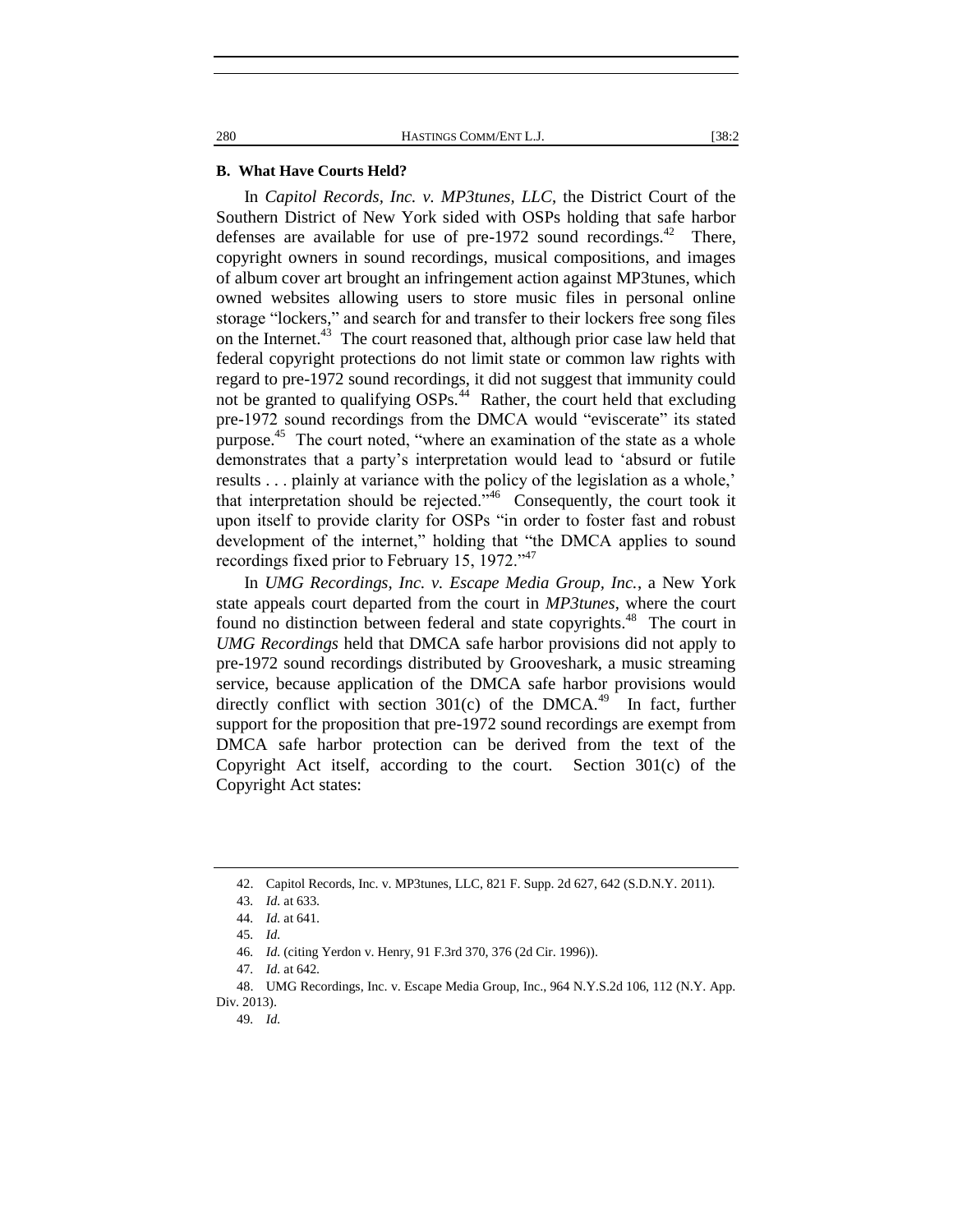With respect to sound recordings fixed before February 15, 1972, any rights or remedies under the common law or statutes of any state shall not be annulled or limited by this title until February 15, 2067 . . . no sound recording fixed before February 15, 1972 shall be subject to copyright under this title before, on, or after February 15, 2067. $50$ 

Courts have consequently read section 301(c) to provide that pre-1972 sound recordings are subject solely to state copyright laws (*see UMG Recordings, Inc.*). With this in mind, the text of the Copyright Act suggests that the Act will in no way apply to pre-1972 sound recordings; this includes both protection of the recordings themselves and protection offered to OSPs by the safe harbor provisions.

A judge in the Southern District of New York affirmed this understanding, also holding that the DMCA safe harbor provisions did not apply to pre-1972 sound recordings.<sup>51</sup> In *Capitol Records, LLC v. Vimeo, LLC*, online video sharing platform Vimeo was not offered protection from New York copyright law because the court did not feel comfortable applying the provisions to pre-1972 sound recordings without citing support from the explicit text of the  $DMCA$ <sup>52</sup>. The court reasoned that Congress was a more proper forum for such a decision than the courtroom.<sup>53</sup> Upon reconsideration, the court affirmed the decision not to apply the safe harbor provisions, but made sure to note its uncertainty.<sup>54</sup> The court explained that room for disagreement exists as to whether the DMCA safe harbor provisions should apply.<sup>55</sup>

Clearly, the applicability of DMCA safe harbor provisions to pre-1972 sound recordings remains unclear. With split decisions among courts, and the courts themselves noting uncertainty as to the law, litigation in this area is likely to remain as rights holders of pre-1972 sound recordings will continue to assert infringement claims against OSPs. For those rights holders, it seems the best route for succeeding on such a claim is to argue that safe harbor provisions do not apply to pre-1972 sound recordings because allowing them to apply would conflict withsSection 301(c) of the DMCA. Alternatively, OSPs should continue to argue the uncertainty of the law, in addition to the need to further encourage cooperation between rights holders and OSPs in the current digital environment. Without clear

<sup>50.</sup> [17 U.S.C. § 301\(c\).](https://a.next.westlaw.com/Link/Document/FullText?findType=L&pubNum=1000546&cite=17USCAS301&originatingDoc=I81d37d9d195611e498db8b09b4f043e0&refType=RB&originationContext=document&transitionType=DocumentItem&contextData=(sc.History*oc.Search)#co_pp_4b24000003ba5)

<sup>51.</sup> Capitol Records, LLC v. Vimeo, LLC, 972 F.Supp.2d 500, 507 (2013).

<sup>52</sup>*. Id*. at 500.

<sup>53</sup>*. Id.* at 536.

<sup>54</sup>*. Id*.

<sup>55</sup>*. Id.*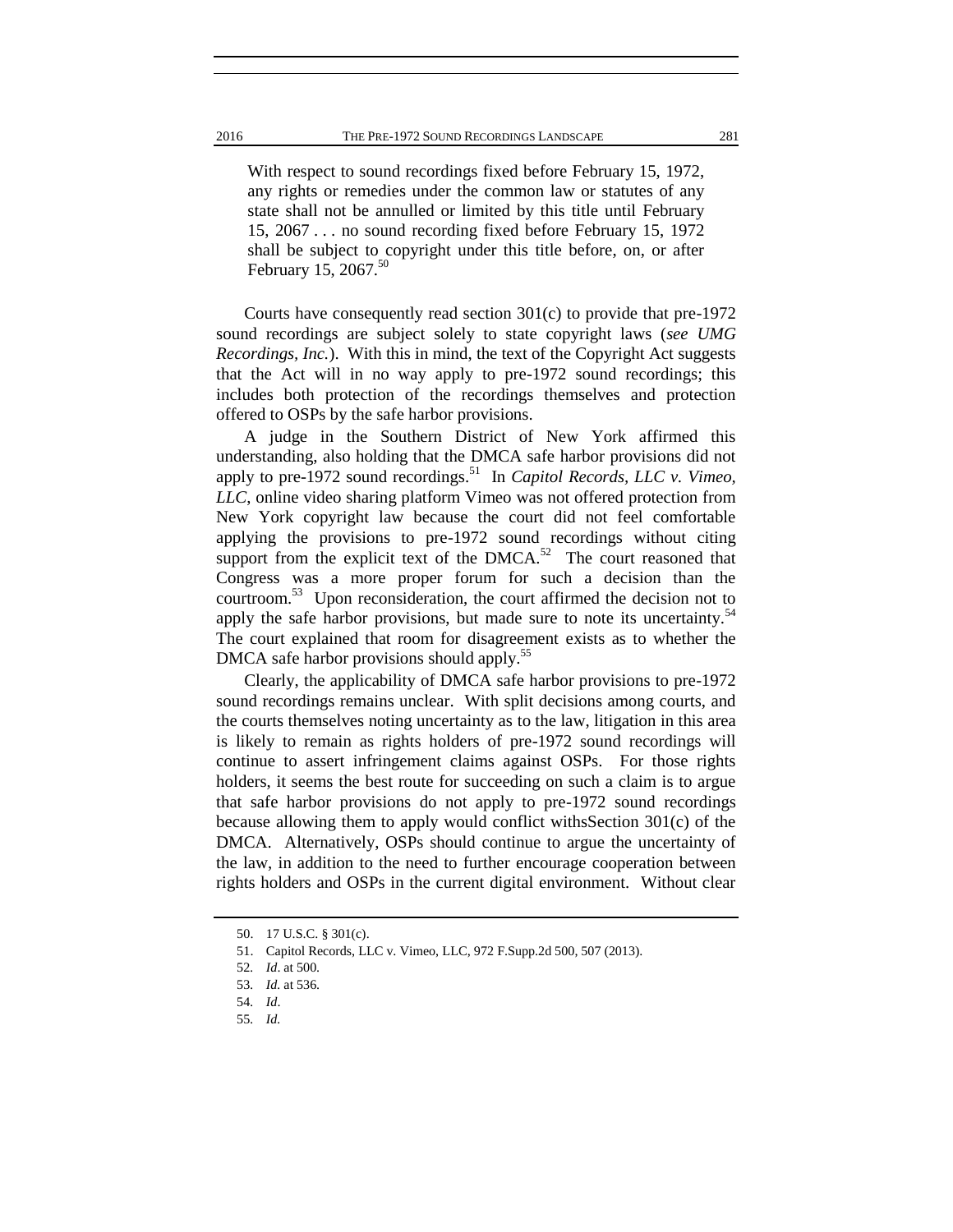resolution of this discrepancy, these issues will continue to be common in the courtroom.

# **V. A Second Line of Cases: Digital Performance Rights Under State and Common Law**

#### **A. An Introduction to** *Flo & Eddie* **and State Law Cases**

As courts continue to grapple with whether DMCA safe harbor provisions apply to pre-1972 sound recordings, a separate line of cases is also making its way through state courts. Driven by Plaintiffs Howard Kaylan and Mark Volman (Flo & Eddie), original members of the classic rock group The Turtles, these cases are forcing courts to deal with a separate issue surrounding pre-1972 sound recordings—digital performance royalties.<sup>56</sup> In particular, these cases raise the issue of whether Internet Radio services, such as Pandora, and satellite services like SiriusXM, have the right to play pre-1972 sound recordings without any license and without paying royalties to the copyright owners.<sup>57</sup> This is especially important for SiriusXM and Pandora Inc., as pre-1972 sound recordings account for roughly five percent of plays at Pandora, and fifteen percent of plays at Sirius $XM$ .<sup>58</sup> The issue presented in these cases, however, extends well beyond terrestrial and satellite radio services merely paying royalties to pre-1972 sound recording copyright holders.<sup>59</sup> Rather, should the courts side with Flo  $&$  Eddie, and cases similar to theirs, many other businesses and industries may also be impacted.<sup>60</sup>

#### **B. The** *Flo & Eddie* **Lawsuits**

Flo & Eddie have brought four lawsuits; three against SiriusXM in California, New York, and Florida, and another recently filed against Pandora in California.<sup>61</sup> In perhaps the most significant of these suits (against Sirius XM in California) a federal court held that California Civil Code Section 980(a)(2) protects sound recordings fixed before 1972 against unauthorized public performance.<sup>62</sup> This holding goes against a "75-yearold consensus that state law does not provide public performance rights for

<sup>56.</sup> Gill et al., *supra* note 5, at 61.

<sup>57.</sup> Paul Resnikoff, *What the Pre-1972 Decision Really Means for the Future of Radio*, DIGITAL MUSIC NEWS (Oct. 13, 2014), http://www.digitalmusicnews.com/permalink/2014/10/13/ pre-1972-decision-really-means-future-radio-2.

<sup>58</sup>*. Id.*

<sup>59</sup>*. Id.*

<sup>60</sup>*. Id.*

<sup>61</sup>*. Id.*

<sup>62.</sup> Flo & Eddie, Inc. v. Sirius XM Radio, Inc., 2014 WL 4725382, at \*9 (C.D. Cal. 2014).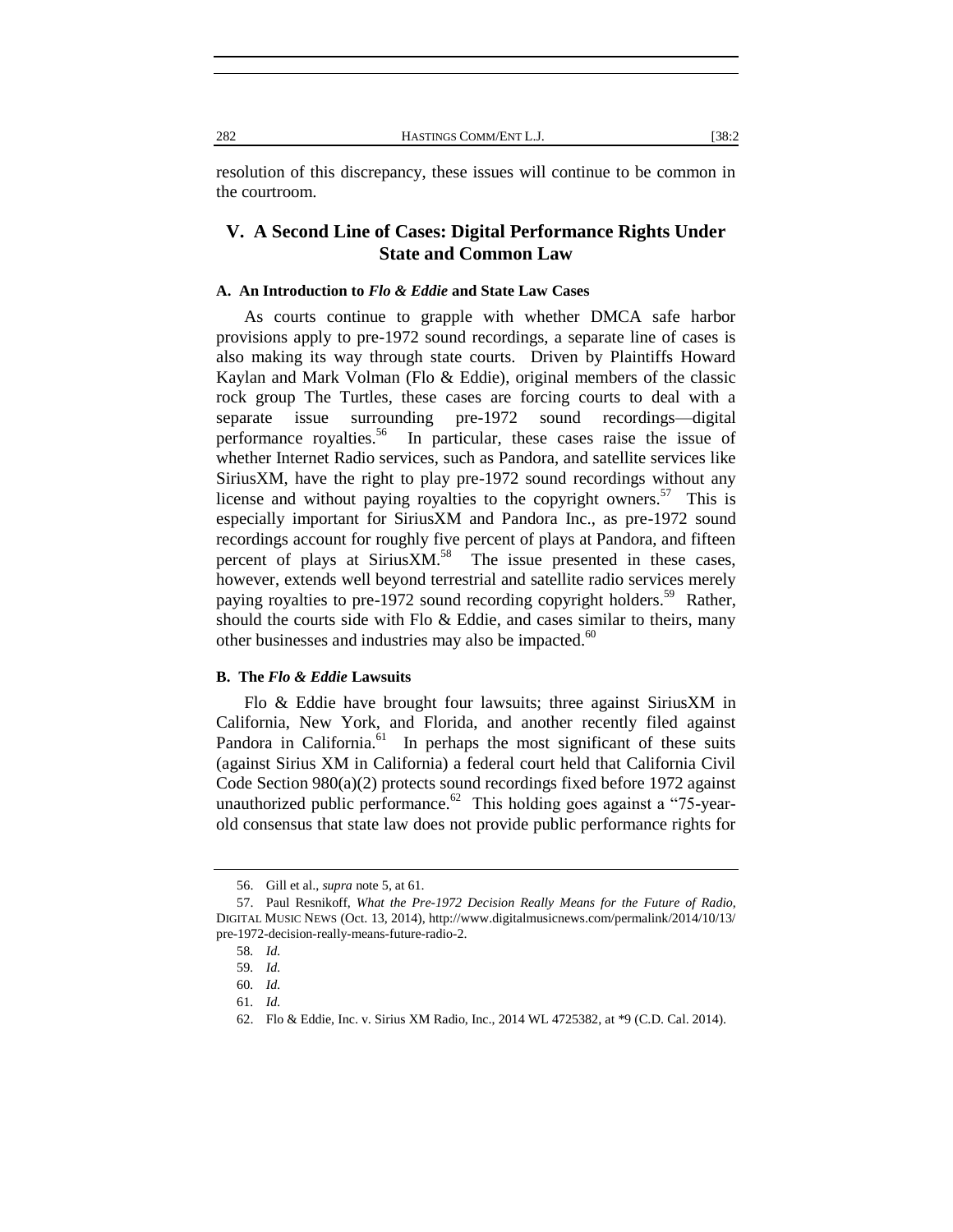2016 THE PRE-1972 SOUND RECORDINGS LANDSCAPE 283

sound recordings."<sup>63</sup> In the case, SiriusXM failed to convince the court that the California law did not extend to public performance, but instead only to unauthorized reproduction and sale. $\overline{64}$  Such a holding is obviously a large victory for copyright owners of pre-1972 sound recordings, who can now receive royalty payments for public performance, but it is perhaps an even larger defeat for music broadcasters. This ruling will certainly be appealed to the U.S. Court of Appeals for the Ninth Circuit, but it is interesting to consider the possible implications the decision may have.<sup>65</sup> Unless the ruling is stayed, it can be expected that pre-1972 sound recordings will likely dissipate from Sirius $XM<sup>66</sup>$  But, it is also likely that other music broadcasters, such as television and AM/FM stations, will also be facing challenges in California courts over the use of pre-1972 sound recordings.<sup>6</sup>

#### **C. Record Companies Have Challenged SiriusXM and Pandora Media, Inc. Under State and Common Law**

Capitol Records, UMG Recordings, Sony Music Entertainment, Warner Music Group, and ABKCO Music and Records also pursued SiriusXM in their own case.<sup>68</sup> The record companies sued SiriusXM in September 2013, alleging the improper use of pre-1972 sound recordings.<sup>69</sup> In October 2014, a California state judge ruled in favor of the record companies, siding with their argument that SiriusXM reproduced recordings from artists, including the Beatles, Simon and Garfunkel, and Aretha Franklin, and copied them to its servers for transmission to subscribers, while refusing to pay royalties for their public performance.<sup>70</sup> Following the lead of the California federal court in *Flo & Eddie*, the court here noted that since the legislature adopted only one exception with regard to exclusive ownership rights for recording covers (which was almost identical to that in the Federal Copyright Act), the legislature must have meant for section 980 to include public performance rights for copyright

<sup>63.</sup> Tyler Ochoa, *A Seismic Ruling on Pre-1972 Sound Recordings and State Copyright Law—*Flo & Eddie v. Sirius XM Radio *(Guest Blog Post)*, TECH. & MARKETING L. BLOG (Oct. 1, 2014), http://blog.ericgoldman.org/archives/2014/10/a-seismic-ruling-on-pre-1972-sound-record ings-and-state-copyright-law-flo-eddie-v-sirius-xm-radio-guest-blog-post.htm.

<sup>64</sup>*. Id.*

<sup>65</sup>*. Id.*

<sup>66</sup>*. Id.*

<sup>67</sup>*. Id.*

<sup>68.</sup> Dave McNary, *Record Labels Win Key Ruling Over Sirius XM's Airplay of Pre-1972 Songs*, VARIETY (Oct. 15, 2014), http://variety.com/2014/music/news/record-labels-win-keyruling-over-sirius-xms-airplay-of-pre-1972-songs-1201331348/.

<sup>69</sup>*. Id*.

<sup>70.</sup> Eriq Gardner, *SiriusXM Dealt New Blow in RIAA's Lawsuit Over Older Music*, HOLLYWOOD REP. (Oct. 15, 2014), http://www.hollywoodreporter.com/thr-esq/siriusxm-dealtnew-blow-riaas-741177.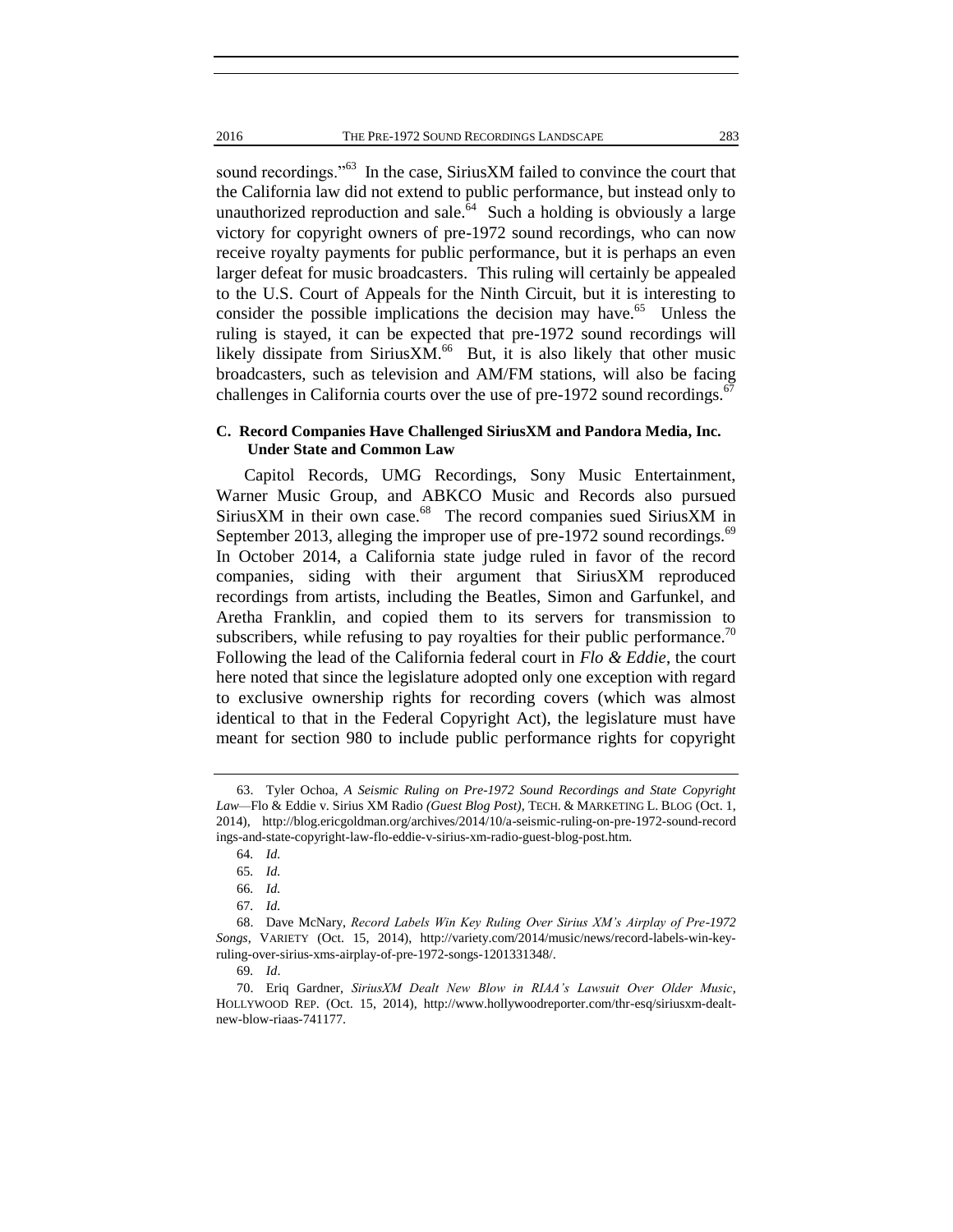holders.<sup>71</sup> In other words, it appeared to the court that the legislature actively chose to include public performance rights.<sup>72</sup>

Those same labels have taken their argument out of California and also recently filed suit in April 2014 against Pandora in New York state court.<sup>73</sup> The labels are accusing Pandora Media of violating the state's common law-copyright protections through its misuse of pre-1972 sound recordings. $74$  Noting that federal copyright protections are not afforded to pre-1972 sound recordings, the labels argue that state common law requires Pandora to seek a license or pay royalties for their copying and public performance.<sup>75</sup> The labels state, "Pandora appropriates plaintiffs' valuable and unique property, violates New York law and engages in common law copyright infringement and misappropriation and unfair competition."<sup>76</sup> There is New York common law support for these claims in *Capitol Records, LLC v. Harrison Greenwich, LLC*, in which the court held a restaurant owner liable for copyright infringement when he uploaded and played a pre-1972 sound recording on the restaurant's website.<sup>77</sup> The current suit, however, has yet to be determined, but the list of artists involved—The Beatles, Hank Williams, Aretha Franklin, Bob Dylan, James Brown, and the Rolling Stones—and the legal issues at hand ensure that the decision will have a significant impact on pre-1972 sound recording copyright holders.<sup>78</sup>

Though digital performance rights for pre-1972 sound recordings exist in some states, they do not exist in all. Terrestrial and satellite radio services must, consequently, be cautious of the laws in the states in which they operate. As *Flo & Eddie* illustrates, California courts have found public performance rights to exist in section 980 of the California Civil Code. New York will likely be deciding this question as well, and radio services like Pandora and SiriusXM should not be surprised if similar suits arise in other states across the country, as pre-1972 copyright holders will

78*. Id.*

<sup>71</sup>*. Id.*

<sup>72</sup>*. Id.*

<sup>73.</sup> Ben Sisario, *Big Labels Take Aim at Pandora on Royalties*, N.Y. TIMES (Apr. 17, 2014), http://www.nytimes.com/2014/04/18/business/media/lawsuit-against-pandora-seeks-royalties-forgolden-oldies.html.

<sup>74</sup>*. Id.*

<sup>75</sup>*. Id.*

<sup>76</sup>*. Id.*

<sup>77.</sup> Nicole Grimm & Ann Palma, Capitol Records, LLC v. Pandora Media, Inc.*: Future of Digital Music May Depend on State Copyright Protection of Pre-1972 Sound Recordings*, LAW.COM (Aug. 29, 2014), http://www.law.com/sites/jdsupra/2014/08/29/capitol-records-llc-vpandora-media-inc-future-of-digital-music-may-depend-on-state-copyright-protection-of-pre-197 2-sound-recordings/?slreturn=20150106233438.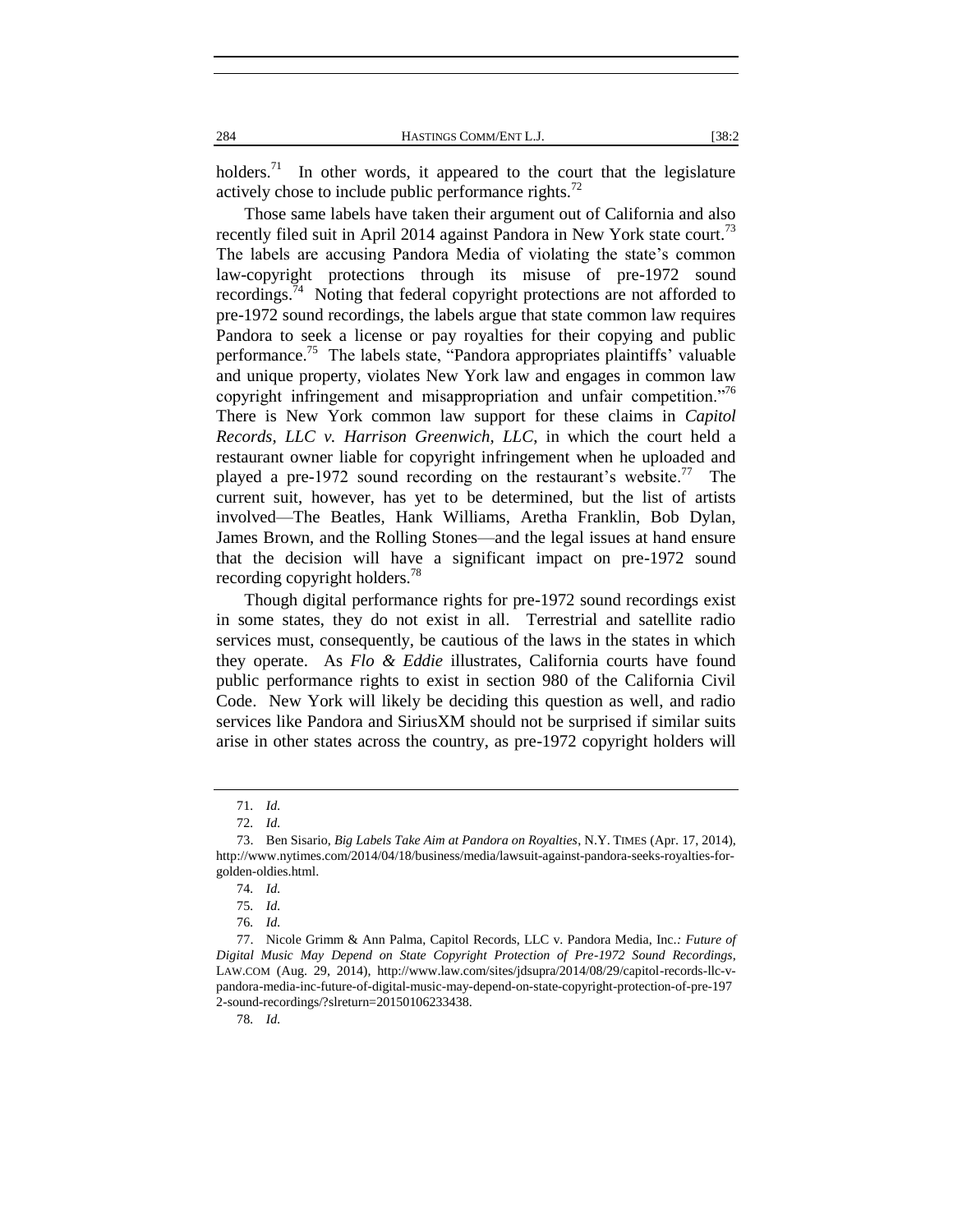continue to pursue litigation. Should New York and other states' courts align with California's recent holdings, terrestrial and satellite radio services will be dramatically affected. Pandora has even acknowledged the impact licensing and royalties may have on their business, stating:

If we are required to obtain licenses from individual sound recording copyright owners for the reproduction and public performance of pre-1972 sound recordings, then the time, effort, and cost of securing such licenses could be significant and could harm our business and operating results. If we are required to obtain licenses for pre-1972 sound recordings to avoid liability and are unable to secure such licenses, then we may have to remove pre-1972 sound recordings from our service, which could harm our ability to attract and retain users.<sup>79</sup>

As it has been stated before, litigation with regard to pre-1972 sound recordings will continue until the distinction between pre- and post-1972 sound recordings has been minimized, and the law has been clarified so as to provide guidance for copyright owners and terrestrial and satellite radio services.

#### **VI. Proposal**

#### **A. Likelihood of Future Amendments to Federal Law**

#### *1. Support for Federalization*

In recent years, scholarly groups seeking to preserve pre-1972 sound recordings have urged for those recordings to be brought under federal copyright protection. In response to this input, and considering the confusion of pre-1972 sound recordings' position in the legal framework, Congress asked the U.S. Copyright Office to evaluate the implications of bringing such recordings under federal jurisdiction.<sup>80</sup> In 2009, the U.S. Copyright Office issued its report on federal copyright protection for pre-1972 sound recordings, which surveyed the effects of federal coverage on the preservation of the sound recordings, the effects on public access, and the economic impact on rights holders. $81$  The study also considered the best means for achieving federalization.<sup>82</sup> Unsurprisingly, the Copyright

<sup>79.</sup> Complaint, Capitol Records, LLC v. Pandora Media, Inc., 2014 WL 1760624 (N.Y. Sup. Ct. 2014) (No. 651195/2014).

<sup>80.</sup> Pinchin, *supra*, note 1 at 667.

<sup>81.</sup> Gard & Anapol, *supra* note 7, at 134.

<sup>82</sup>*. Id*.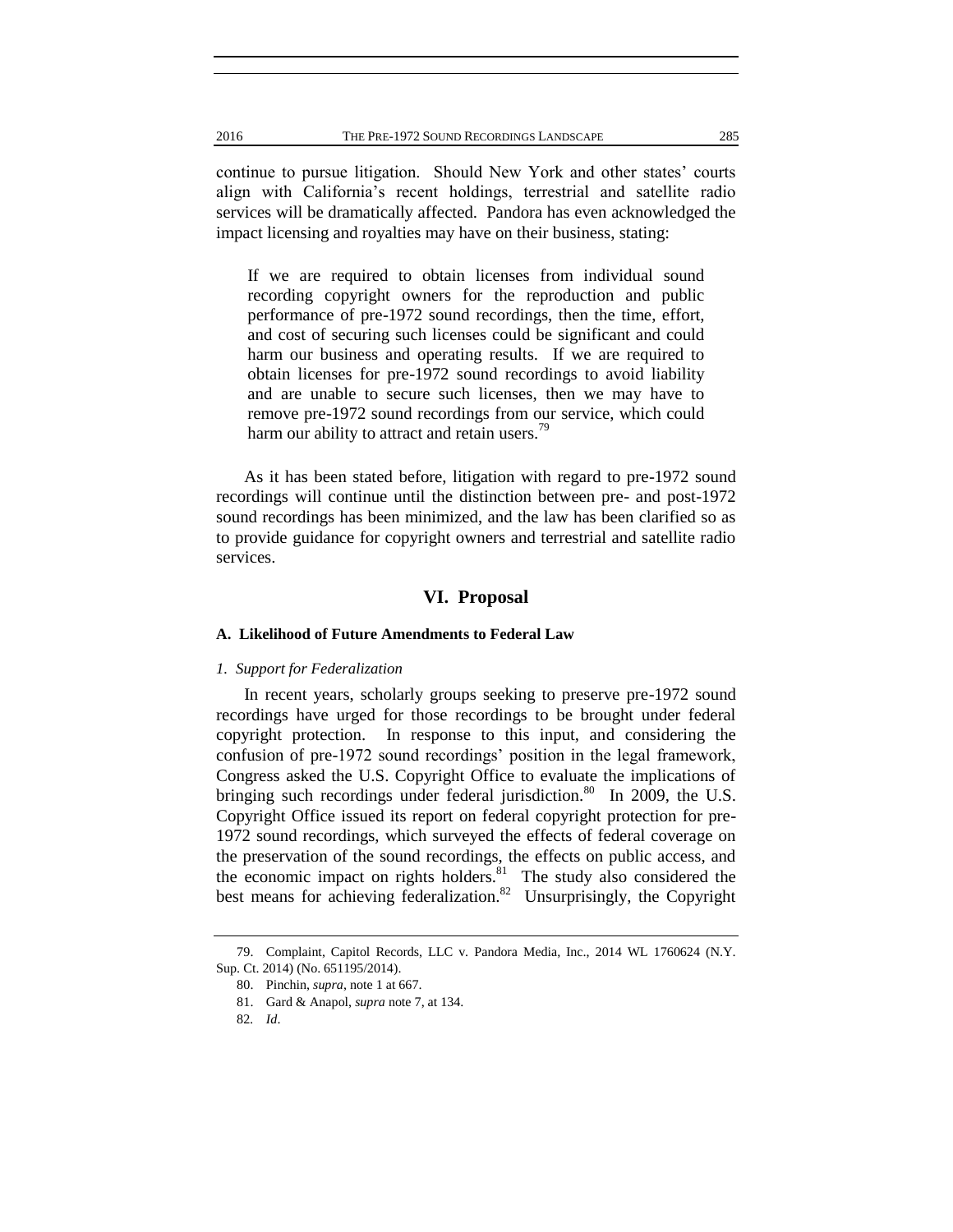Office concluded that such an amendment is ideal because it would provide greater certainty as to the law and more opportunity to increase public access to pre-1972 sound recordings.<sup>83</sup> The Copyright Office noted that bringing pre-1972 sound recordings into the federal copyright regime would complete the work Congress began in 1976 when it brought most works protected under state and common law into the federal scheme.<sup>84</sup> According to the report, federalization would also best serve the interests of preservationists, such as libraries and archives, which could, in turn, increase the availability of pre-1972 sound recordings to the public.<sup>85</sup>

Similar support for pre-1972 sound recordings has emerged in the form of the Respecting Senior Performers as Essential Cultural Treasures Act, or the RESPECT Act, which was recently introduced into the House of Representatives.<sup>86</sup> Introduced by Rep. John Conyers Jr. (D-Mich.) and George Holding (R-N.C.), the Act has gained support from a number of high-profile musicians, including Roger McGuinn of The Byrds, Richie Furay of Buffalo Springfield, and Karla Redding, the daughter of Otis Redding.<sup>87</sup> The Act proposes an amendment that would require noninteractive streaming services to pay royalties for their use of pre-1972 sound recordings.<sup>88</sup> It provides a remedy under which performance royalties for the transmission of those recordings may be recovered in a civil action in federal court if the music service does not make royalty payments to the rights holders.<sup>89</sup> The Act would, therefore, grant undisputed protection to copyright holders of pre-1972 sound recordings, and a clear line for music transmitters would be established, thereby allowing for an easy determination of whether copyright infringement has occurred.<sup>90</sup>

#### *2. Opposition to Federalization*

Opposition still remains with regard to the federalization of copyright protection for pre-1972 sound recordings. Opponents to federal protection, such as the National Association of Broadcasters, fear a disruption to their

<sup>83.</sup> Pinchin, *supra*, note 1 at 668.

<sup>84</sup>*. Id.*

<sup>85</sup>*. Id.*

<sup>86.</sup> Gill et al., *supra* note 5, at 61.

<sup>87.</sup> Christine Conetta & Ibrahim Balkhy, *Music Legends Push Respect Act for Unpaid Digital Royalties*, HUFFINGTON POST (June 24, 2014), http://www.huffingtonpost.com/2014/05/2 9/musicians-digital-royalties\_n\_5413124.html.

<sup>88</sup>*. Id.*

<sup>89</sup>*. Id.*

<sup>90</sup>*. Id.*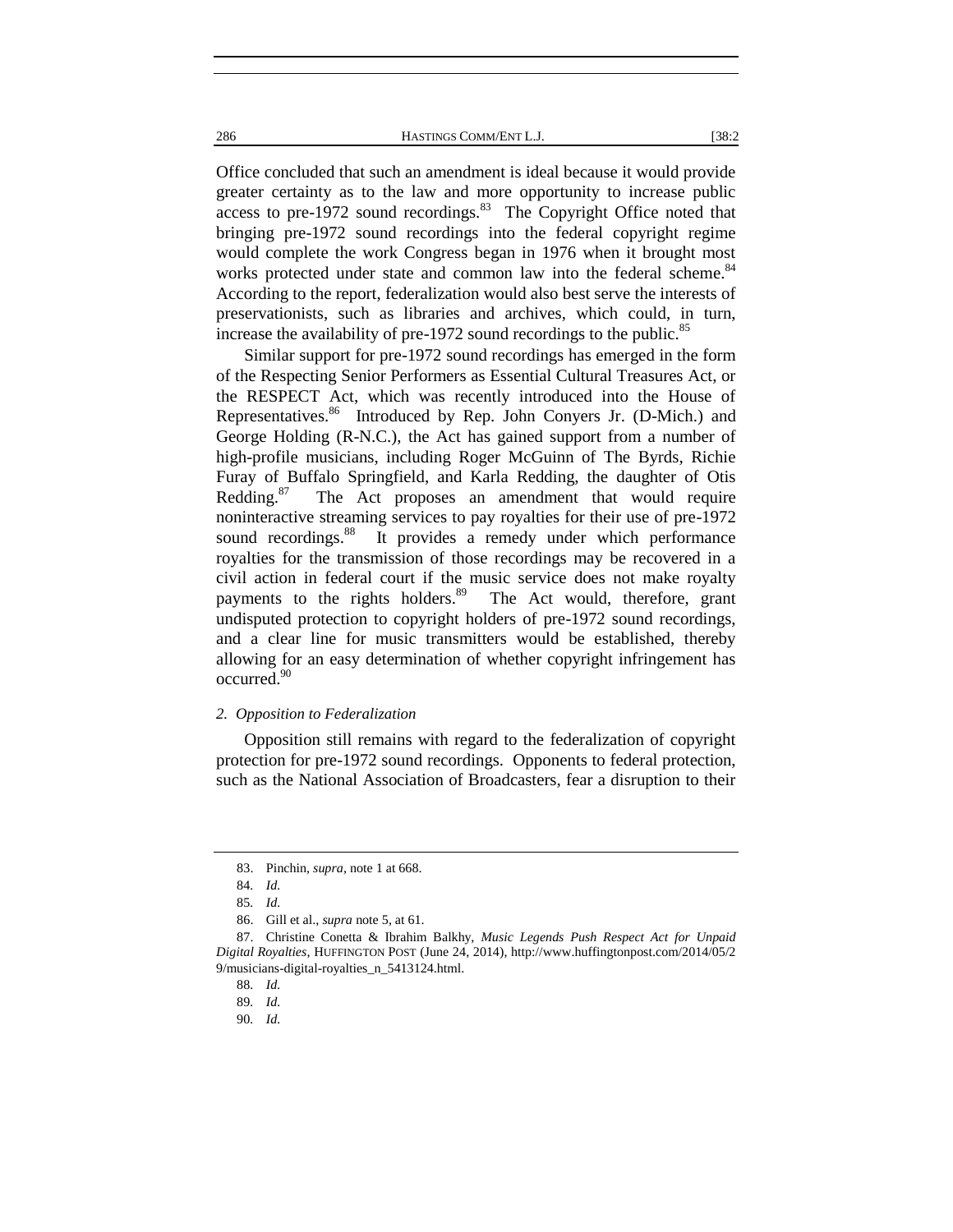traditional business practices. $91$  Some broadcasters and publishers believe they will face significant economic effects should federalization occur, and are arguing for the system to remain the same. $92$  Such concerns are not unwarranted, however, as economic and other impacts are likely to be felt. Should pre-1972 sound recordings be afforded the same copyright protection as post-1972 sound recordings, broadcasters, like SiriusXM and Pandora, will indubitably be forced to either to choose to pay licensing fees or simply not play pre-1972 music.<sup>93</sup> Either option will have a tremendous impact not just on a purely economic basis, but also on their listeners, marketing strategies, and identity in the market. Similarly, opponents are concerned that federalization could create "doubt about rights ownership, scope of protection, and remedies."<sup>94</sup> Confusion in these areas would force broadcasters to adapt to the new federal policies, and completely restructure their business practices.<sup>95</sup>

These concerns are not new, however. $96$  Should the legislature side with the opposition and decline federalization, broadcasters will still face many of the same issues present in the current pre-1972 sound recording landscape. $^{97}$  Pre-1972 sound recordings will continue to be governed by a confusing patchwork of common laws and statutory provisions that vary substantially from state to state. This will force broadcasters and similar businesses to continue to adopt different business strategies depending on the legal climate of the state in which they are operating.<sup>98</sup> Furthermore, "the scope of protection and what would constitute acceptable use have to be tested due to the lack of detailed precedent."<sup>99</sup> Essentially, broadcasters would rather continue operating under the same disjointed business structures, and take the risk of facing copyright infringement suits under state law, as opposed to subjecting themselves to almost certain licensing fees under a federal scheme.

Together, the report offered by the U.S. Copyright Office and the RESPECT Act suggest that future amendments addressing the distinction between pre- and post-1972 sound recordings are, in fact, likely to occur. Despite opposition from broadcasters, federalization of copyright

<sup>91.</sup> Avonne Bell, *Federalization of Pre-1972 Sound Recordings: A Debate About Uncertainty and Public Access*, PUB. KNOWLEDGE (June 22, 2011), https://www.public knowledge.org/news-blog/blogs/federalization-pre-1972-sound-recordings-deba.

<sup>92</sup>*. Id.*

<sup>93</sup>*. Id.*

<sup>94</sup>*. Id.*

<sup>95</sup>*. Id.*

<sup>96</sup>*. Id.*

<sup>97</sup>*. Id.*

<sup>98</sup>*. Id.*

<sup>99</sup>*. Id.*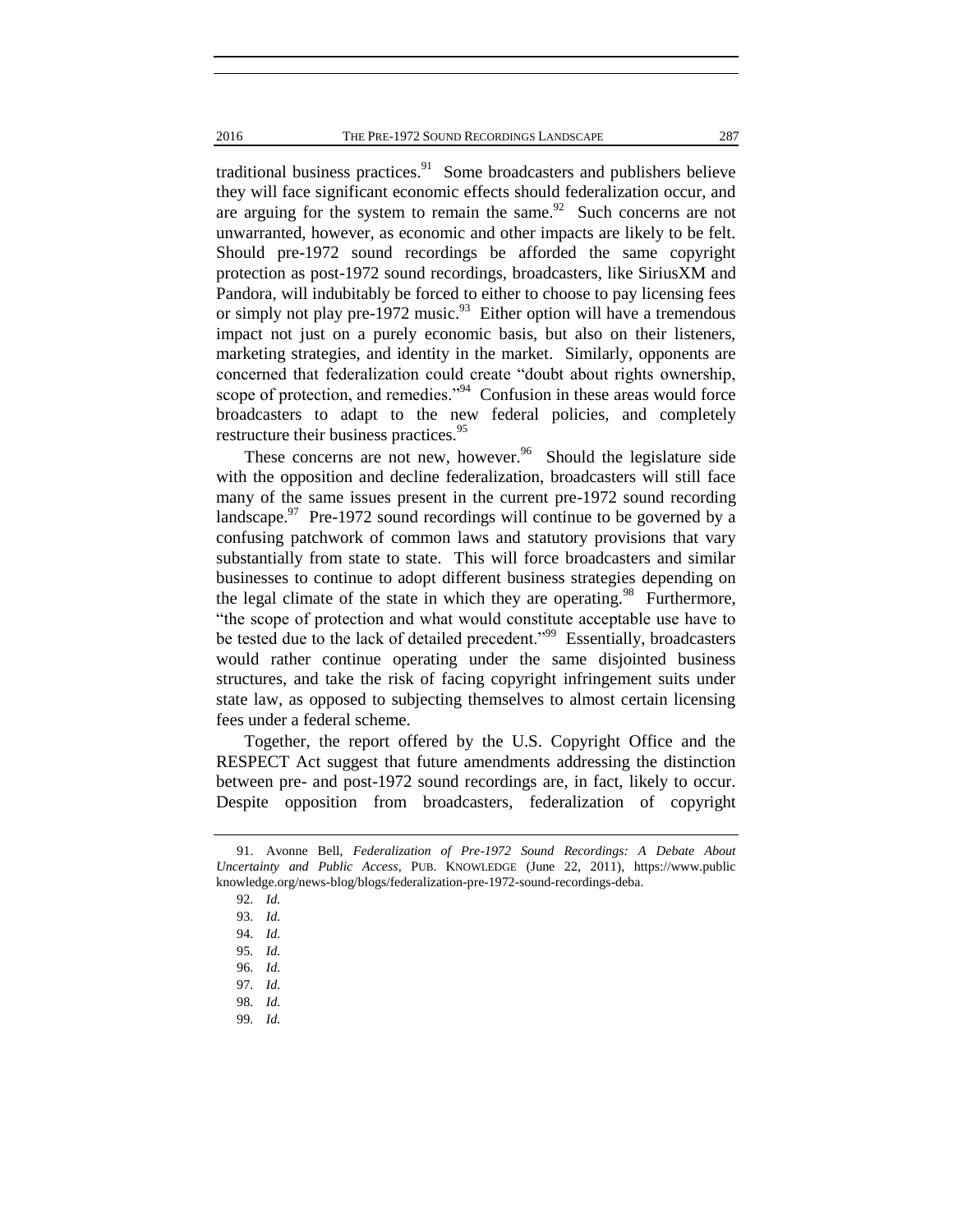protection will provide a more uniform system that rights holders and music broadcasters can easily understand and abide by. Furthermore, given the amount of litigation, and the uncertainty of courts in applying both state and common laws and the DMCA provisions to pre-1972 sound recordings, the legislature has even more of a reason to adopt a uniform federal scheme by which to fairly regulate copyrighted musical compositions. Such a scheme will minimize the amount of litigation in the area, free judicial resources, and allow for clear standards in cases that do go to trial. Ultimately, however, it simply makes more sense for pre-1972 sound recordings to be as sufficiently protected as modern recordings under the federal scheme. Given the willingness of broadcasters to challenge any copyright infringement claims in attempt to avoid liability, and their opposition to the RESPECT Act, it seems clear that pre-1972 sound recordings hold a value equal to (if not greater than) post-1972 sound recordings.

#### **B. Potential Implications of Federal Protection of Pre-1972 Sound Recordings**

#### *1. Direct Changes to the Treatment of Pre-1972 Sound Recordings*

The legal changes that should be expected if Congress chooses to pass legislation such as that proposed by the U.S. Copyright Office and the proponents of the RESPECT Act will be dramatic. For one, federal copyright protection will, for the first time, be extended to pre-1972 sound recordings. This will effectively balance any distinctions between pre- and post-1972 sound recordings, providing for a more clear and consistent set of rights to copyright holders, including rights to reproduction, adaptation, distribution, public performance for digital transmissions, and public display.<sup>100</sup> Furthermore, OSPs and terrestrial radio stations such as SiriusXM will, likewise, have a uniform set of laws to abide by nationally, as opposed to on a state-by-state basis. Such companies will, consequently, be better suited to understand and properly operate within a statutory scheme that will treat pre- and post-1972 sound recordings equally. This change will dramatically decrease the amount of copyright infringement litigation plaguing pre-1972 copyright holders, OSPs, and terrestrial radio stations. Judicial resources will, therefore, be relieved, and only worthy claims will reach trial.

Pre-1972 sound recordings would likely see a change in the term of protection if they were brought under federal copyright protection.<sup>101</sup> According to the report produced by the U.S. Copyright Office, the term of

<sup>100.</sup> June Besek & Eva Subotnik, *Constitutional Obstacles? Reconsidering Copyright Protection for Pre-1972 Sound Recordings*, 37 COLUM. J.L. & ARTS 327, 336–37 (2014). 101*. Id.* at 335.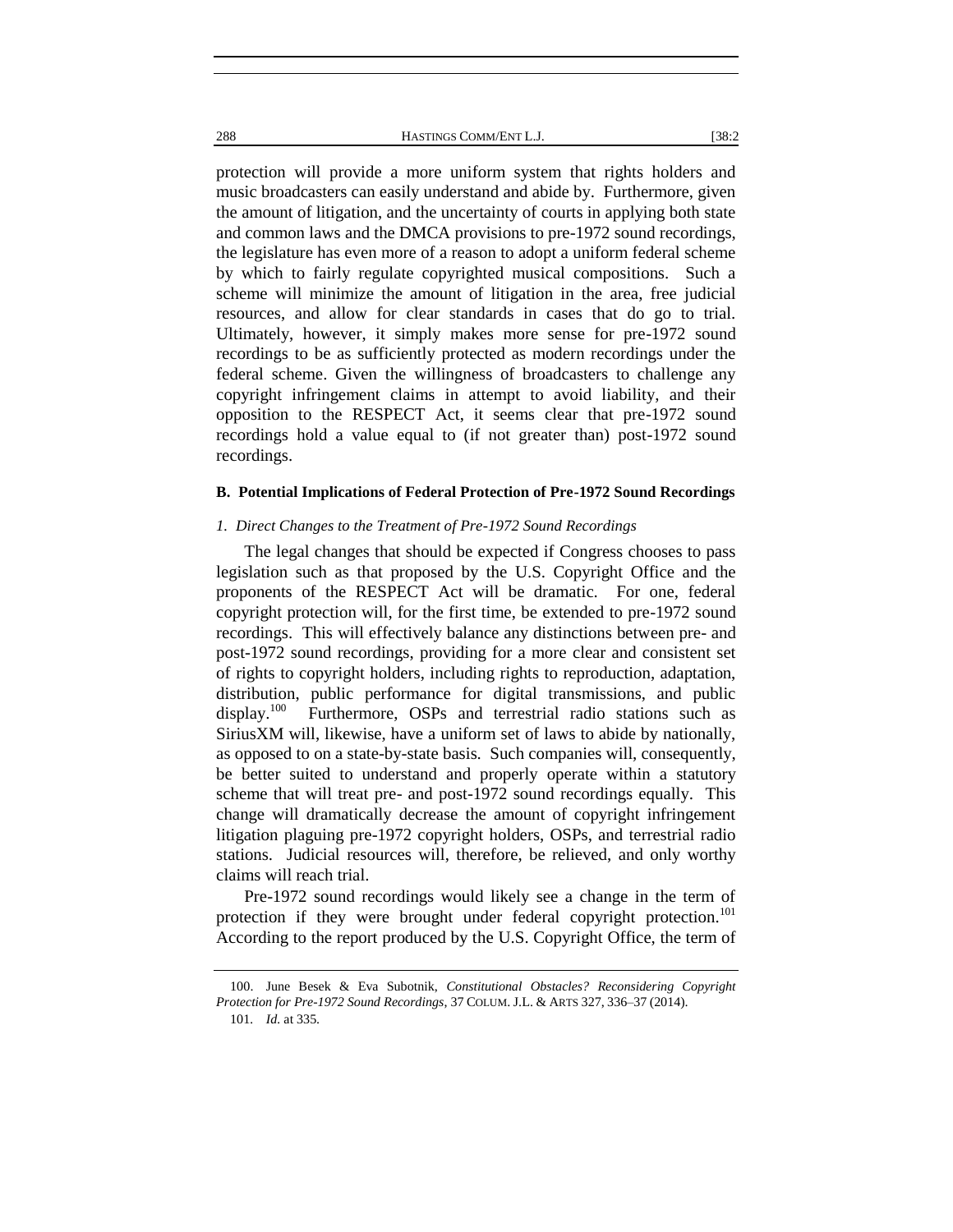production for pre-1972 sound recordings should be 95 years from publication or, if the work had not been published prior to the date of legislation federalizing protection, 120 years from fixation.<sup>102</sup> The report did state, however, that in no case would protection extend beyond February 15,  $2067$ .<sup>103</sup> The report goes on to state that, in instances where protection would expire prior to 2067, a right holder may obtain extended protection by making the pre-1972 sound "recording available to the public at a reasonable price and, during a transition period of several years, notifying the Copyright Office of its intention to secure extended protection."<sup>104</sup>

Opponents to federalization claim that bringing pre-1972 sound recordings under the federal copyright scheme would wreak havoc on existing ownership rights.<sup>105</sup> As state and federal laws differ on the determination of ownership, opponents are concerned that federalization would result in numerous transfers of ownership, some of which may be difficult to complete given the possible distances and locations of certain rights holders.<sup>106</sup> Opponents fear this would upset traditional business practices.<sup>107</sup> The report offered by the U.S. Copyright Office, however, suggests that such ownership issues might be resolved by determining initial ownership of the federal copyrights to pre-1972 sound recordings according to who had ownership under state law just prior to when the federal law becomes effective.<sup>108</sup> This would minimize the number of transfers, and allow for a smooth transition from the patchwork of state ownership and copyright laws to the federal scheme.

The movement of pre-1972 sound recordings into the federal copyright scheme will also implicate remedies to copyright infringement. "Federal copyright law provides that an infringer of copyright is liable for the actual damages suffered by the copyright owner, as well as any profits of the infringer attributable to the infringement to the extent they have not been taken into account in determining actual damages."<sup>109</sup> The law also allows plaintiffs that have registered their copyright in a timely manner to opt for statutory damages.<sup>110</sup> Statutory damages are typically not available under

<sup>102.</sup> REGISTER OF COPYRIGHTS, FEDERAL PROTECTION FOR PRE-1972 SOUND RECORDINGS (2011), http://www.copyright.gov/docs/sound/pre-72-report.pdf [hereinafter *Copyright Office Report*].

<sup>103</sup>*. Id.*

<sup>104</sup>*. Id.*

<sup>105.</sup> Besek & Subotnick, *supra* note 100, at 340.

<sup>106</sup>*. Id.*

<sup>107</sup>*. Id.*

<sup>108</sup>*. Id.*

<sup>109</sup>*. Id.* at 341.

<sup>110</sup>*. Id.*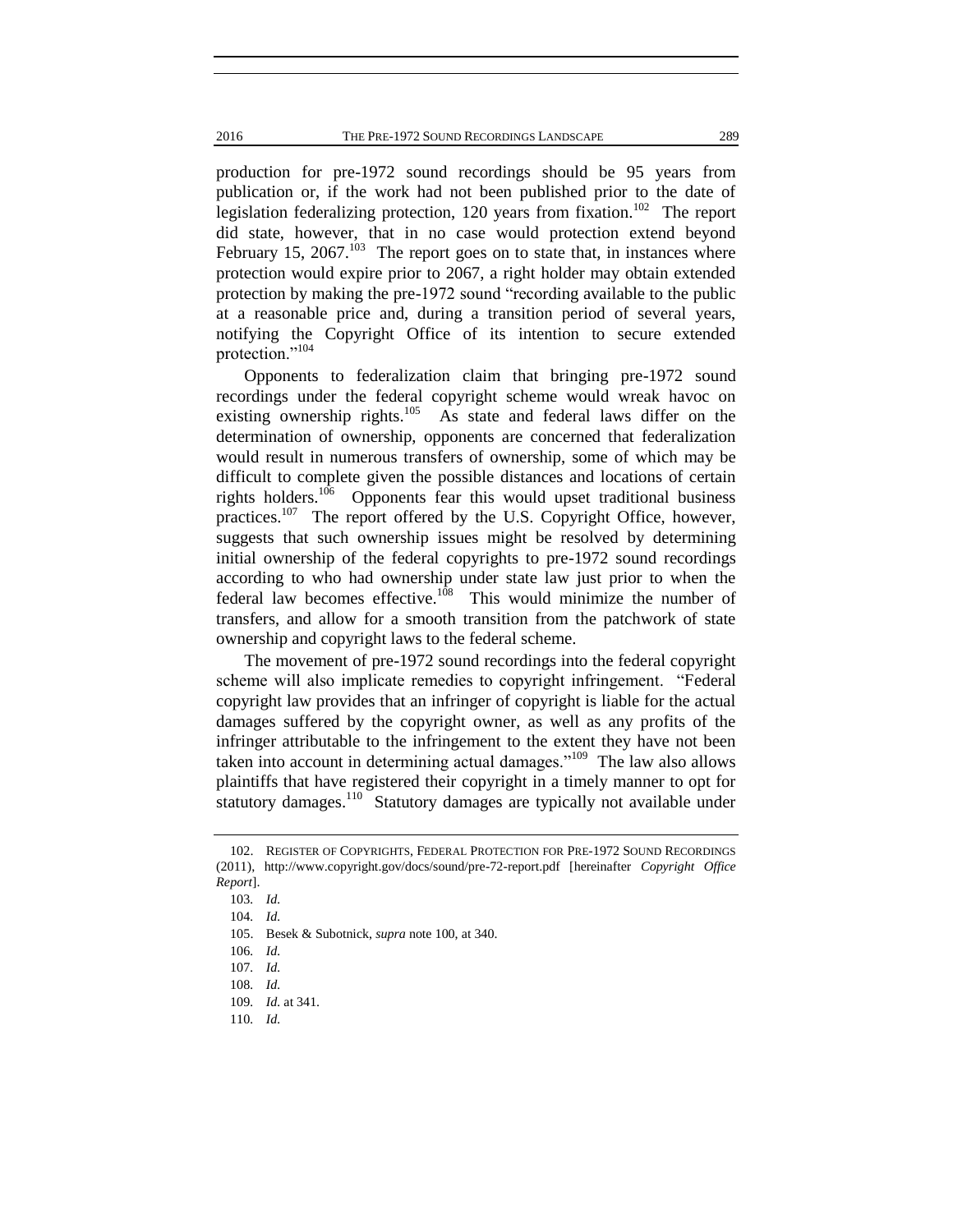state law, where punitive damages may be awarded.<sup>111</sup> Similarly, federal copyright law allows for the recovery of attorney's fees and costs, while state laws do not.<sup>112</sup>

#### *2. Possible Exceptions to Protection of Pre-1972 Sound Recordings*

Federalization of pre-1972 sound recordings will also impact certain exceptions with regard to potential copyright infringement claims. Federal copyrights are subject to the exceptions laid out in Sections 107 to 122 of the Act.<sup>113</sup> Those include, among others, exceptions for fair use, exceptions for libraries and archives, and educational exceptions for classroom use.<sup>114</sup> Under state and common law, on the other hand, exceptions and limitations to copyright protection of pre-1972 sound recordings are often unclear and vary by state.<sup>115</sup> Many of the exceptions offered under the federal scheme are not available under certain state or common laws, including library exceptions and fair use.<sup>116</sup> Therefore, by bringing pre-1972 sound recordings under the federal umbrella, these exceptions will become available nationally, to all pre-1972 sound recordings, and not be limited to certain states. This will increase access to older musical compositions, and relieve worries by archivists and educators about potential liability from unauthorized use of such recordings. Consequently, this will align with Congress' original intentions when it brought most works from under state and common law protections into the federal realm.

#### *3. Effects on Broadcasters and Rights Holders*

Outside of the legal community, various other industries will be impacted by the federalization of pre-1972 sound recordings, the most obvious being the broadcast industry. OSPs and terrestrial radio stations will be forced to decide whether to pay licensing fees for use of pre-1972 sound recordings or, rather, to not play pre-1972 sound recordings altogether. This decision will have tremendous economic implications on the broadcasting industry, which has already voiced these concerns in the recent state and lower federal court decisions in New York and California. Alternatively, however, broadcasters will now have the ability to develop more cohesive networks because the uniform federal system would preempt the patchwork of state and common laws currently addressing pre-

- 111*. Id.*
- 112*. Id.*
- 113*. Id.* at 338.
- 114*. Id.*
- 115*. Id.*
- 116*. Id.*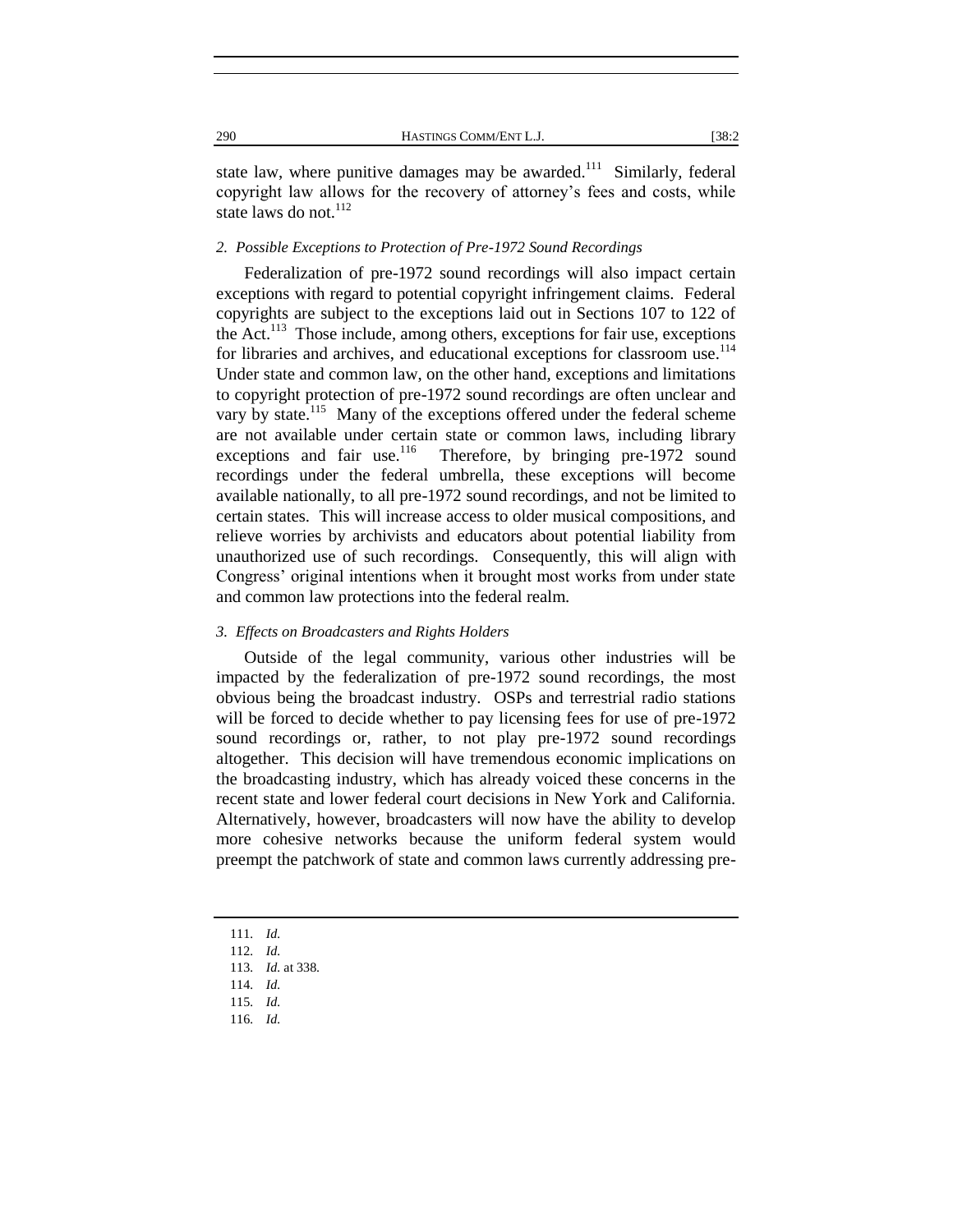1972 sound recordings. $117$  Aside from the initial decision to choose to pay licensing fees, broadcasters will have more freedom to play their recordings, without the concern of violating a particular state's copyright  $laws.<sup>118</sup>$ 

On the other hand, rights holders will also see certain benefits from federalization. Most clearly, rights holders of pre-1972 sound recordings will receive all the protections that post-1972 sound recordings copyright holders receive.<sup>119</sup> This means that rights holders will be compensated through licensing agreements or they will have a legitimate cause of action for violation of the federal copyright.<sup>120</sup> Ideally, such compensation, and the exceptions offered by federalization to libraries and archives, will allow for the preservation, restoration, and further performance of the pre-1972 sound recordings. Federalization, therefore, levels the legal treatment of the recordings, but it also recognizes the value of the recordings themselves.

#### **C. Reasons for Future Amendments**

#### *1. Uniformity of Laws and Protection in the United States*

Perhaps the most obvious reason for the federalization of pre-1972 sound recordings is the uniformity it will provide with regard to copyright law and musical compositions. Currently, confusion surrounds not just the applicability of DMCA safe harbor provisions to pre-1972 sound recordings but also the varying state common law and statutory provisions that govern pre-1972 sound recordings. Under a uniform regime, this confusion will be entirely eliminated. Broadcasters, though they will likely see substantial increases in licensing fees, will be able to implement more efficient and coherent practices, and will have a clear understanding of how those systems must operate. Likewise, rights holders of classic musical compositions will be afforded compensation for their work, and have a clearer understanding of the rights associated with their copyrights.

#### *2. Reduce Disparity Between Treatment of Foreign and Domestic Pre-1972 Sound Recordings*

Currently, certain foreign pre-1972 sound recordings are protected under federal copyright law.<sup>121</sup> These sound recordings are said to have

<sup>117.</sup> Bell, *supra* note 91.

<sup>118</sup>*. Id.*

<sup>119</sup>*. Id.*

<sup>120</sup>*. Id.*

<sup>121</sup>*. Copyright Office Report*, *supra* note 102.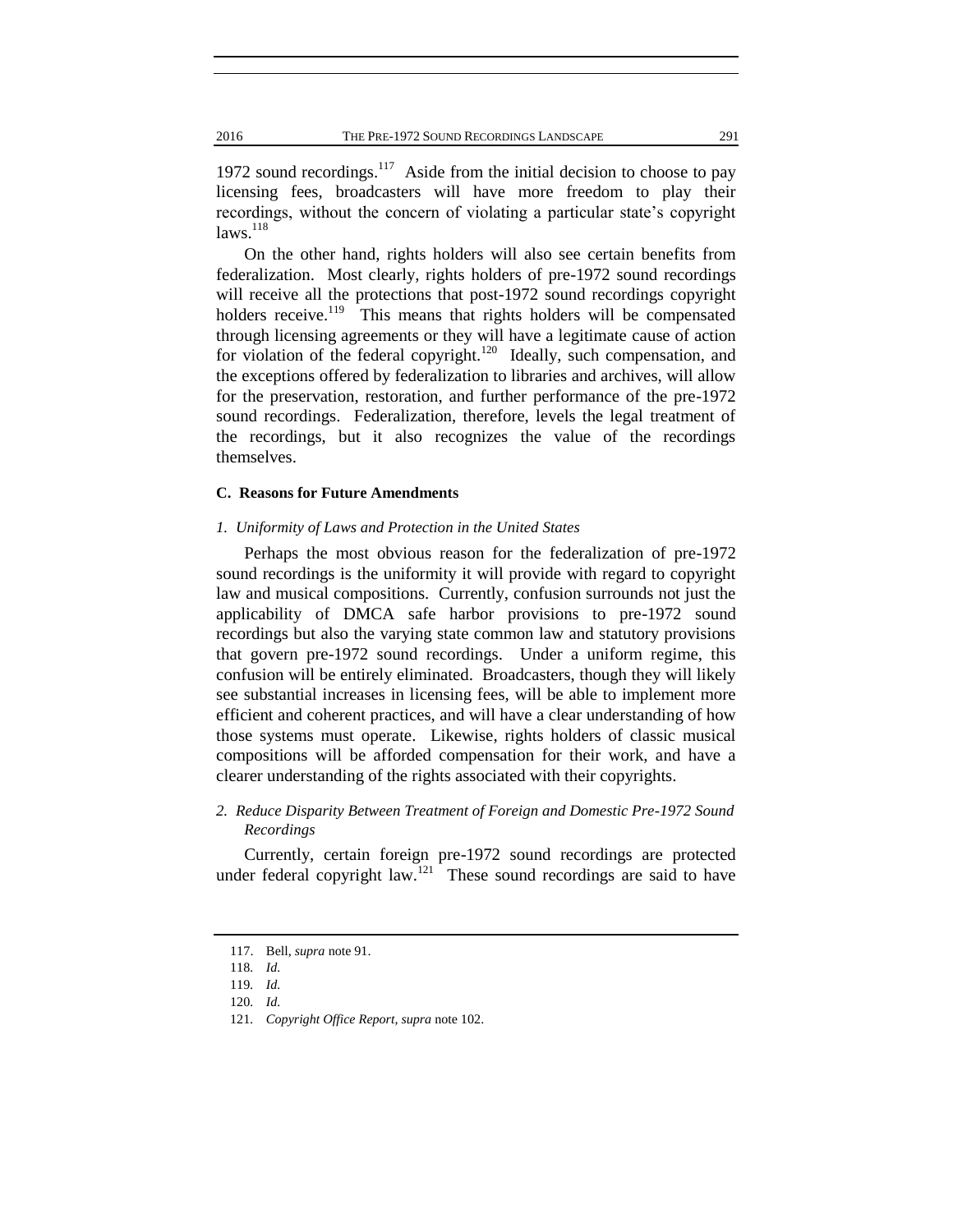had their copyrights restored.<sup>122</sup> Bringing all pre-1972 sound recordings under the federal copyright regime would place all pre-1972 sound recordings on equal footing with these foreign pre-1972 sound recordings, both legally and culturally. Pre-1972 sound recording copyright holders would receive the same compensation, and value judgments would not have to be made with regard to which pre-1972 sound recordings qualify of restoration.

#### *3. Scholarly Use and Preservation*

Under the current protection of state and common laws, libraries and educators face difficulties in preserving and allowing access to pre-1972 sound recordings due to concerns of possible infringement.<sup>123</sup> These sound recordings include a wide range of early offerings, such as "ragtime, jazz, and rhythm and blues, as well as classical and spoken word works," that represent important components of various cultures and communities. $^{124}$ Under a uniform federal system, with the capabilities of modern digital technology, libraries and educators would not face the same fears.<sup>125</sup> The federal copyright regime offers explicit exceptions for libraries, archives, and classroom use.<sup>126</sup> These exceptions would allow for a much freer flow of pre-1972 sound recordings, and could be used in a multitude of educational settings. Further, it would enable archivist to better catalogue and preserve pre-1972 sound recordings using digital technology without concerns of possibly infringing a copyright.

#### **VII. Conclusion**

The legal landscape currently surrounding pre-1972 sound recordings is very much in flux. Without a formal resolution as to the protections afforded to pre-1972 sound recordings, litigation in the area will undoubtedly continue. It is for this reason that pre-1972 sound recordings should be brought within the federal statutory scheme. Doing so will allow for a clearer understanding of copyright law not just for the rights holders but also for the OSPs and terrestrial radio services that continually innovate. Legislation would afford protection to rights holders of pre-1972 sound recordings, thereby recognizing and compensating classic artists. Furthermore, it would considerably minimize the number of copyright infringement claims in the courts by providing a specific determination as

<sup>122</sup>*. Id.*

<sup>123.</sup> Bell, *supra* note 91.

<sup>124</sup>*. Id.*

<sup>125</sup>*. Id.*

<sup>126.</sup> Besek & Subotnick, *supra* note 100, at 341.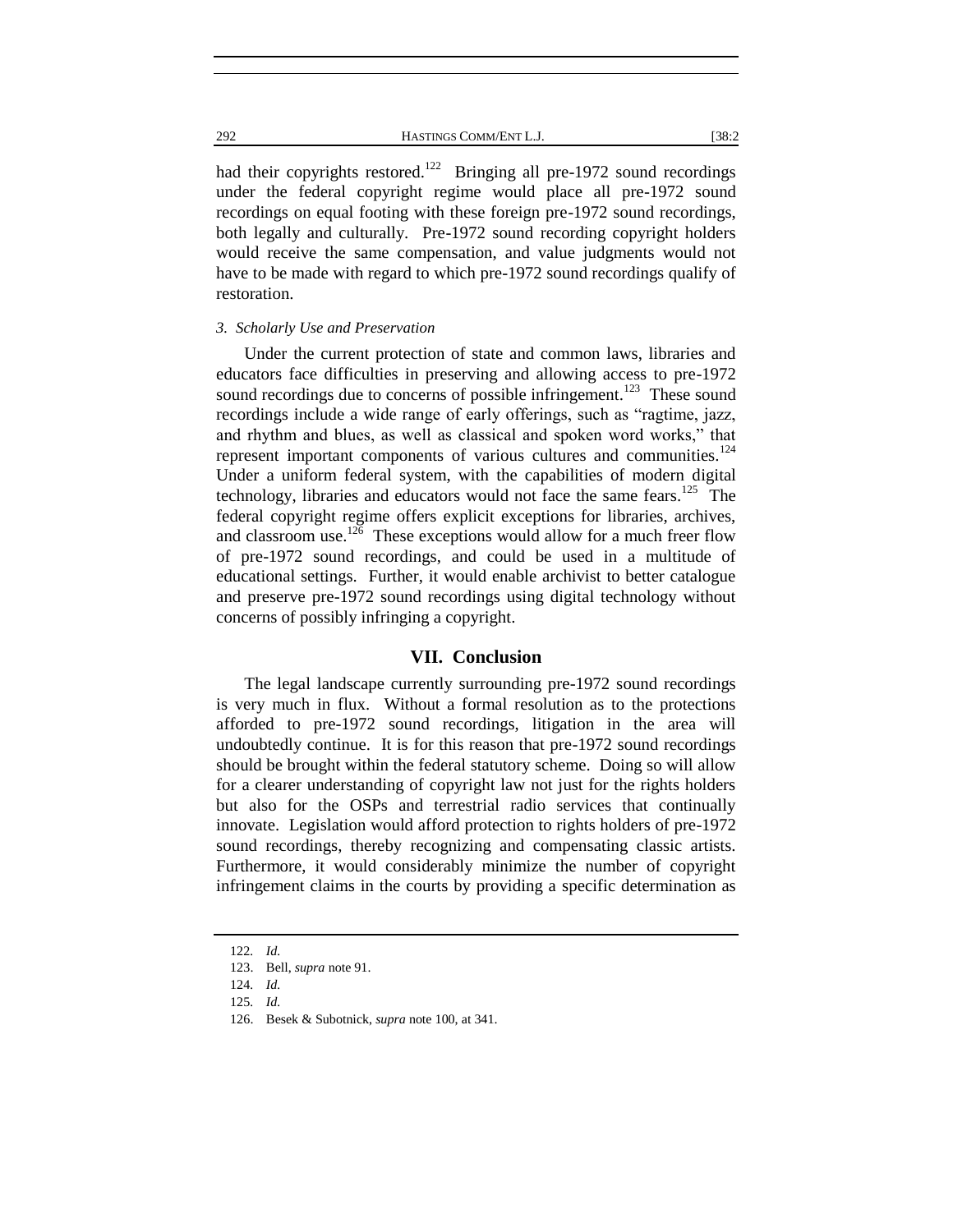to the law governing sound recordings. Such an amendment does not seem unlikely either, especially considering the report presented to Congress by the U.S. Copyright Office and the RESPECT Act, both of which propose legislation that will equalize pre- and post-1972 sound recordings. Ultimately, Congress must determine whether such legislation will go forward, or else the courts should expect to see further copyright infringement litigation.